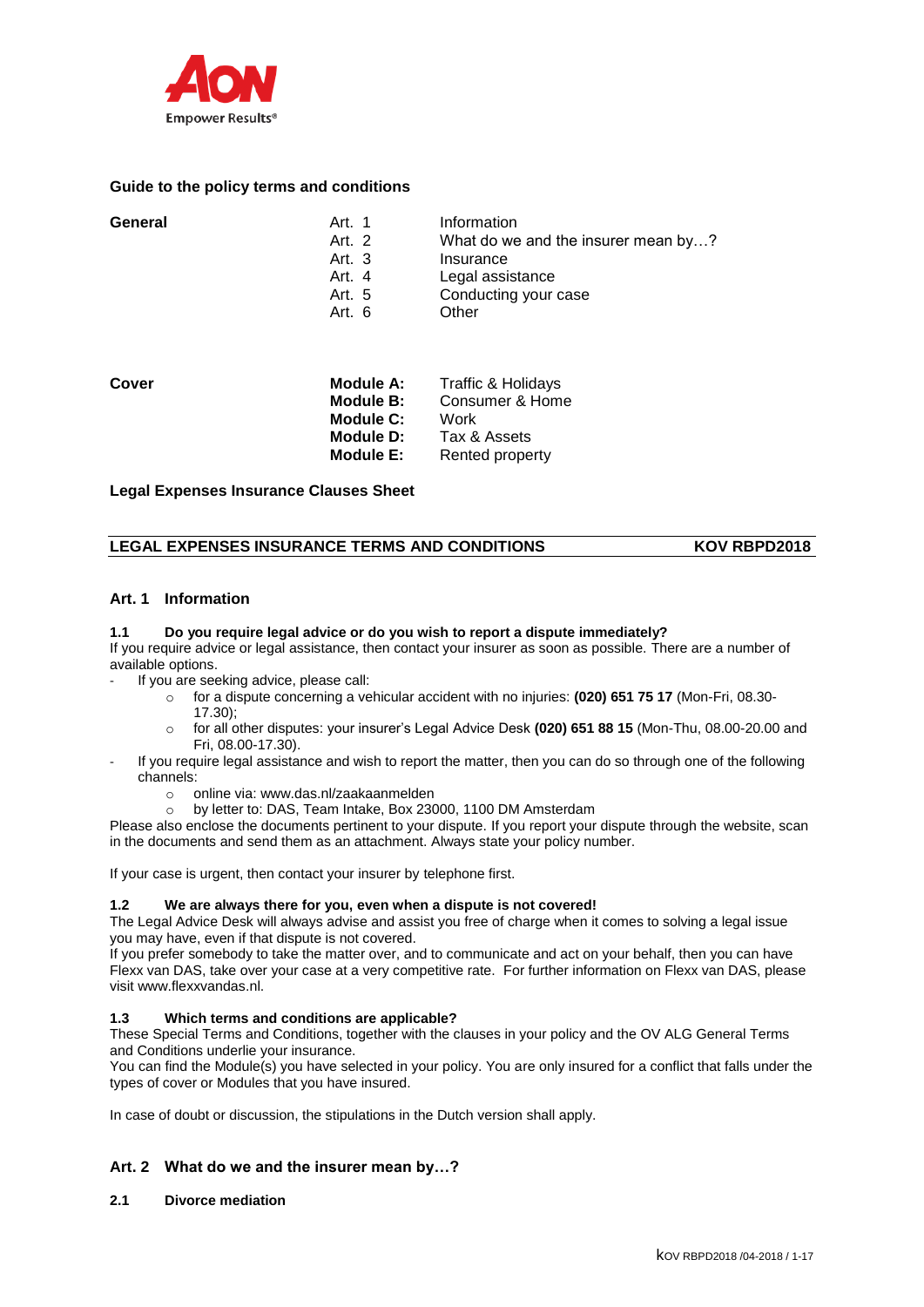

A mediator (an impartial conflict mediator) shall mediate between you and your spouse or registered partner in respect of jointly solving conflicts relating to the termination of your marriage or partnership that was registered in the Netherlands.

### **2.2 Private person**

Any activities you perform for yourself or for your family, and not for a company or the authorities.

For example, salaried work is something that you do as a private person. However, running your own company does not fall under private activities, nor is acting as the director of a legal entity (such as a foundation or a limited company) with commercial objectives.

### **2.3 Legal assistance**

You receive legal assistance from legal experts who work for the insurer. Your legal expert:

- advises you on your legal position and your options under the law;
- represents you and supports you if you are involved in a dispute with another person. The party that your dispute is with is called the counterparty, and your legal expert defends you against the demands of this counterparty;
- draws up an application or notice of objection if the matter is to go before the courts, and consequently defends that application or notice of objection;
- engages a lawyer on your behalf if you require one to act as your counsel in court;
- covers or advances the costs of this legal assistance. The costs will be advanced if you recover or are able to recover those costs, which you must then pay back to the insurer;
- ensures that the party with which you are involved in a dispute adheres to the pronouncements of the court made with respect to this dispute. The insurer will do this for up to 5 years after the judgement is handed down.

#### **2.4 The insurer**

The insurer identified in your policy that is charged with providing legal assistance and reimbursing expenses.

#### **2.5 Asset management**

Buying, selling and managing shares and derived products, such as options, bonds, savings deposits, depository receipts and mortgage bonds. Disputes concerning assets of this nature are only insured if the institution or person with which the dispute exists is licensed by the Netherlands Authority for the Financial Markets (AFM).

# **Art. 3 Insurance**

### **3.1 Who is insured?**

Only those persons residing in the Netherlands are insured. The following are covered:

- you, the policyholder;
- all persons cohabitating with you and who are a part of your household, such as your partner and children as well as your parents, parents-in-law or an au pair who lives in your home.
- your children who do not live at home but in a nursing home, or who are taking daytime classes, including in the event that they are temporarily abroad for this purpose. Children are no longer (co-) insured if they are married or in a registered partnership.

Please note: if your policy states that 'One person' is insured, then you as the policyholder are the only person covered, not the other persons referred to above.

The surviving relatives of the above persons/person are also insured, but only those surviving relatives whom the insured party has an acknowledged duty to care for or support. These surviving relatives will receive legal assistance in the event of the insured party's death as a result of an insured event, although this only pertains to claiming a provision for the living costs.

The co-insured persons have the same rights and obligations as you do for this legal expenses insurance.

You are only insured as a private person. The insurer will only assist you if the dispute concerns an event that occurred to you as a private person or that you performed as a private person.

In these terms and conditions all insured parties are further referred to as 'you'.

#### **3.2 Where does your insurance apply?**

You can see in which countries you are insured for each type of cover in the cover overview. You are insured if your case can be submitted to the courts of one of the countries in the territory covered by the insurance, and the law of the country is applicable.

For the sake of clarity, a description of these countries and territories follows:

the Netherlands: the territory of the Kingdom of the Netherlands located in Western Europe. Thus not the special municipalities of Bonaire, Sint Eustatius and Saba;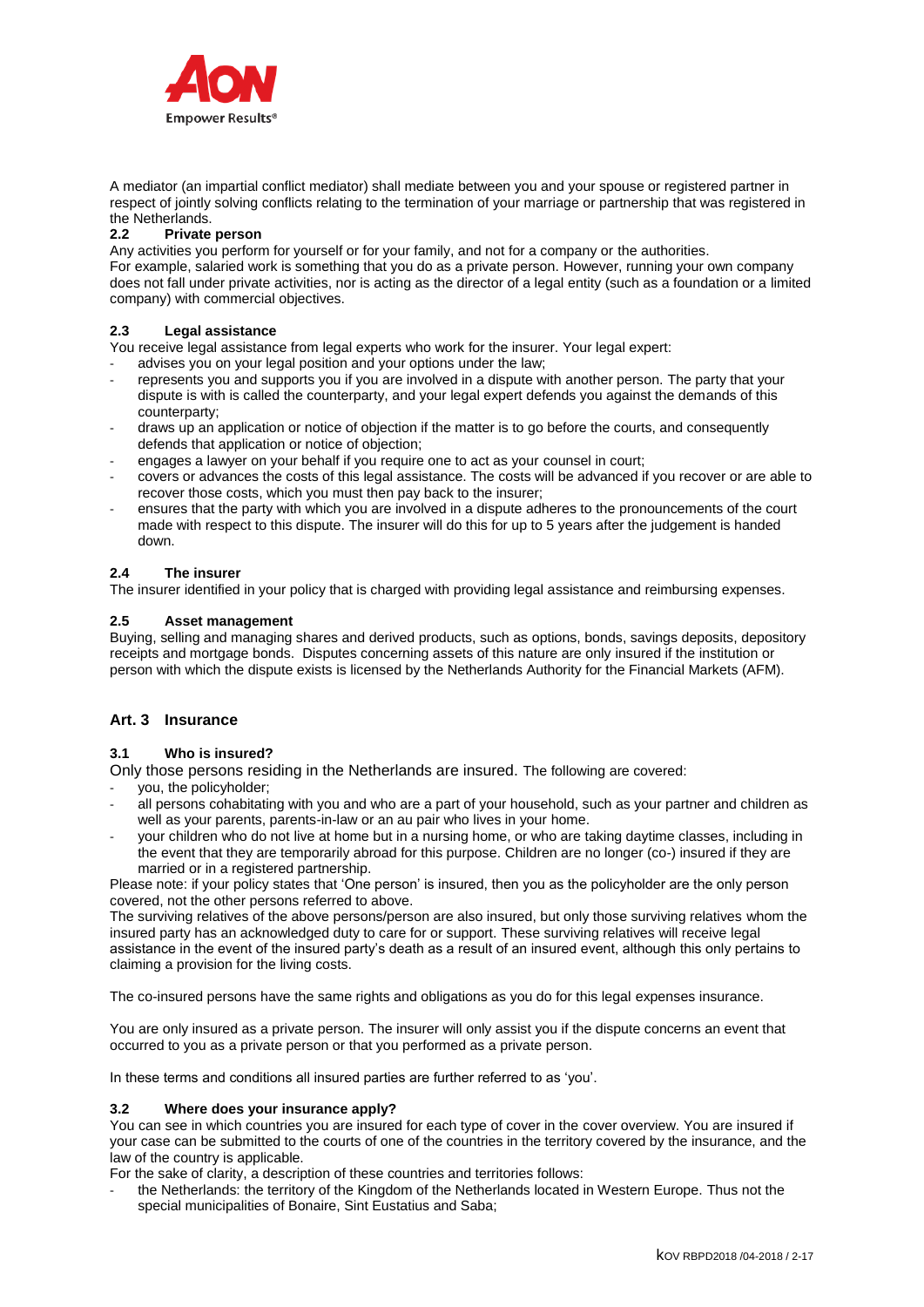

- the European Union all the member states of the European Union as well as the following countries that border the European Union: Andorra, Liechtenstein, Malta, Monaco, San Marino and Vatican City;
- Europe: the countries that are part of the continent of Europe, insofar as their territory is located in the continent of Europe;
- the nations bordering the Mediterranean Sea: those nations whose territory borders directly on the Mediterranean Sea.

### **3.3 When can you obtain legal assistance?**

If you are involved in a dispute you can ask your insurer for assistance. You will then receive legal assistance as stated in your policy and in these policy terms and conditions. The dispute must involve yourself or the persons that you co-insured.

### **3.3.1 The event must occur within the term of the insurance policy**

You receive legal assistance if you are insured at the time that the dispute came into being. Those acts that led directly to this dispute must also have taken place while the insurance policy was in effect. Your application for assistance must be submitted while the insurance policy is in effect.

#### **3.3.2 What happens if, at the time of applying for this insurance, you believe that you require legal assistance?**

You will only receive assistance if, at the time of taking out this insurance, you were not yet aware (or could not have been aware) that you would require legal assistance. If there is any doubt in this respect, you are required to demonstrate that you were not yet aware (or could not have been aware) thereof.

### **3.4 If you are not yet involved in a dispute but require advice**

If you believe that you will be facing a dispute for which you will require legal assistance and it pertains to a matter that falls under this insurance policy, then you can request that your insurer advise you in this respect by telephone.

## **3.5 If you need legal assistance in multiple disputes**

If you are involved in multiple disputes that are interconnected or that are that are the result of the same actions, then your insurer considers these disputes as a single dispute. This means that, for example, you are entitled to receive the maximum external costs applicable to that dispute once, and not on multiple occasions.

## **3.6 Which expenses are covered?**

#### **3.6.1 Internal expenses**

The costs for legal assistance by experts working for the insurer are labelled as internal costs. All of these internal costs are covered by the insurer, including when the insurer's experts represent you in legal or administrative proceedings.

# **3.6.2 External expenses**

- a. Aside from those internal expenses, the insurer also covers other costs that it believes are necessary with respect to the legal assistance provided for your dispute. These costs are labelled as external expenses. The insurer will only pay the reasonable and necessary costs, and it will never exceed the maximum external costs. The maximum costs are stated in your cover overview. Please note: If however a dispute is at issue involving multiple interested parties, then the insurer will only pay out those costs as stated in article 6.3 'If multiple interested parties are involved'.
- b. Moreover, the following also holds for external costs:
	- The insurer shall only cover the costs incurred for experts that are not working for the insurer (external experts) if the insurer has engaged that expert. This means that if you have engaged an expert, the insurer will not cover the costs therefore.
	- The insurer will only cover the costs of external experts insofar as they are truly necessary for performing the assignment and these costs are also reasonable and necessary. If further costs are incurred than the insurer believes are reasonable and necessary, then the insurer shall not cover these and you will have to pay those costs yourself.

# **3.6.3 Legal or administrative proceedings where legal representation is not mandatory**

For some cases there are, as a component of the maximum external costs, maximum pay-outs per case. This holds for legal or administrative proceedings where legal representation is not mandatory and where an external legal advisor has been engaged at your request. Here the following applies:

a. The insurer shall cover no more than, as a component of the maximum external costs, the handling charges (the fee including administrative and other expenses) of this external legal advisor in the case, for each:

| case that concerns administrative and social security |        |
|-------------------------------------------------------|--------|
| case that concerns employment law                     | €3.025 |

| law for two bodies jointly | €3.630  |
|----------------------------|---------|
| other proceedings          | €6.050* |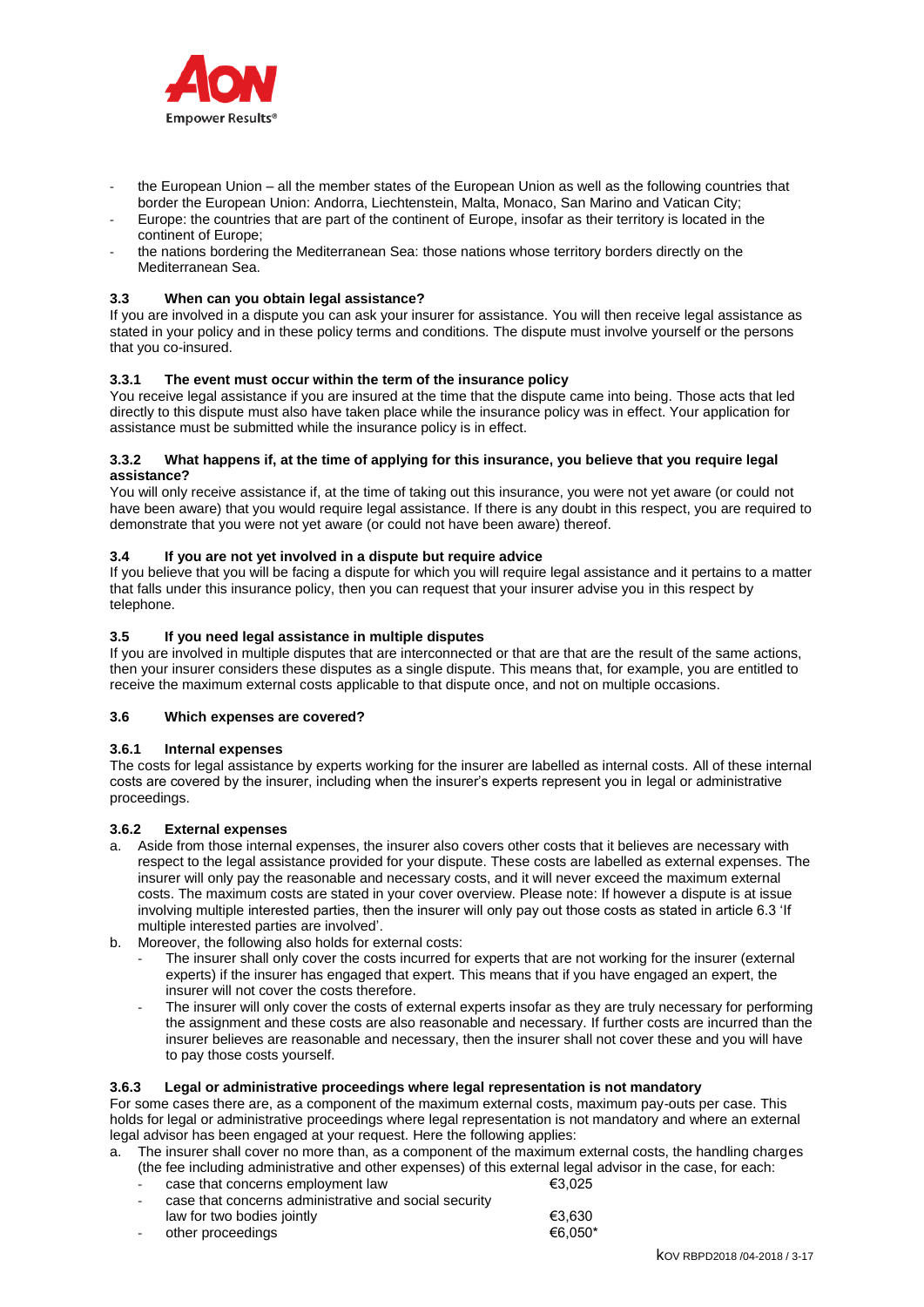

*\* This does not apply to collection proceedings where there is no substantive defence conducted. In that event the insurer shall reimburse no more than the sum that the legal advisor you selected may charge, pursuant to the applicable legislation (regulations on fees for cases listed for hearing).*

These sums are inclusive of VAT. If you are able to set off the VAT, then the insurer will not pay it. If the costs of the legal advisor you selected exceed the insured maximum sum for conducting a case, then the insurer shall not cover them and you will be required to pay these costs yourself. The insurer will only pay the handling charges to the external legal advisor after the proceedings are concluded. This means that the insurer will not pay any handling charges (or a part thereof) on an interim basis.

**b.** You are also required to pay an excess of €250 to the insurer. The insurer will only engage the external legal advisor you have appointed once this excess has been received.

# **3.6.4 What other costs are covered?**

Other costs payable by the insurer are:

- costs for external experts to deliver evidence or determine the cause or amount of the damage. This only holds if the insurer has engaged that expert. This means that if you have engaged an expert the insurer shall not pay the costs thereof. If the insurer believes that expenses are charged in excess of what it believes are reasonable and necessary, then it shall not cover those either. You will then have pay those costs yourself;
- the costs of a professional and impartial conflict mediator, if the insurer engages one on your behalf. The insurer is not obliged to pay that part of the costs of the counterparty;
- court fees, if a legal expert working for the insurer conducts a case on your behalf, or if an external expert engaged by the insurer for that purpose conducts this case on your behalf. In that event the insurer shall also cover the necessary expenses of witnesses and experts that are summoned by the court, but only if the court has awarded those costs;
- the legal expenses of the counterparty, if the court finds that you must cover them:
- your travel and subsistence costs, but only if these are incurred because you are required to appear in a court abroad. The insurer shall only reimburse those expenses if your legal advisor deems it advisable that you appear in that court, and only if you consult the insurer in advance and the insurer gives you permission to make the journey;
- the cost of the proceedings that the court ultimately rules you must pay; and the costs that must be incurred in order to implement a court ruling.

#### **3.6.5 Damage caused by another party**

If another party has caused you damage and it is evident that he or she will be unable to compensate for this loss for at least three years, then the insurer shall pay this damage to you, as long as it is no less than  $\epsilon$  125. In that event, it must be determined that you are entitled to such compensation. It must also be evident that you cannot be compensated for that loss or damage in another manner. The insurer will pay out up to € 12.500 if damage to a motor vehicle is at issue, and up to  $\widetilde{\epsilon}$  2.000 for any other loss or damage.

#### **3.6.6 A foreign government demands that you pay a deposit**

If a foreign government demands that you pay a deposit in order to be released or for your confiscated property to be returned, then you can apply to the insurer to have the sum of the deposit advanced. It must pertain to a dispute covered by this insurance policy. The insurer shall advance up to €60,000.00 in the form of an interestfree loan to you. If the foreign government returns the money to you, then you must repay it to the insurer forthwith. If the money is not returned to you then you are still required to pay the sum of the deposit to the insurer, but in that event within one year of the time at which the insurer advanced the money to you.

#### **3.7 What is not insured?**

#### **3.7.1 Which expenses are not covered?**

The following expenses are not covered:

- costs incurred by the counterparty in collecting a sum due from you;
- costs that can be reimbursed in another manner. The Legal Aid Act (*Wet op de Rechtsbijstand*) is not taken into account in assessing these costs;
- VAT, if it can be set off. If the insurer has paid any VAT that you can set off, then it must be repaid to the insurer;
- a fine or monetary penalty or judicial penalty imposed upon you;
- external costs that exceed the maximum sum.

### **3.7.2 Recovering incurred expenses**

a. If the insurer incurs costs in assisting you and you are able to recoup these costs from another party or insurance company, then the insurer advances these costs to you. If these costs are later paid to you by another party or insurance company, then you must repay that sum to the insurer. This also applies to legal costs that are awarded to you under a final judgement and to extrajudicial collection or other costs paid to you.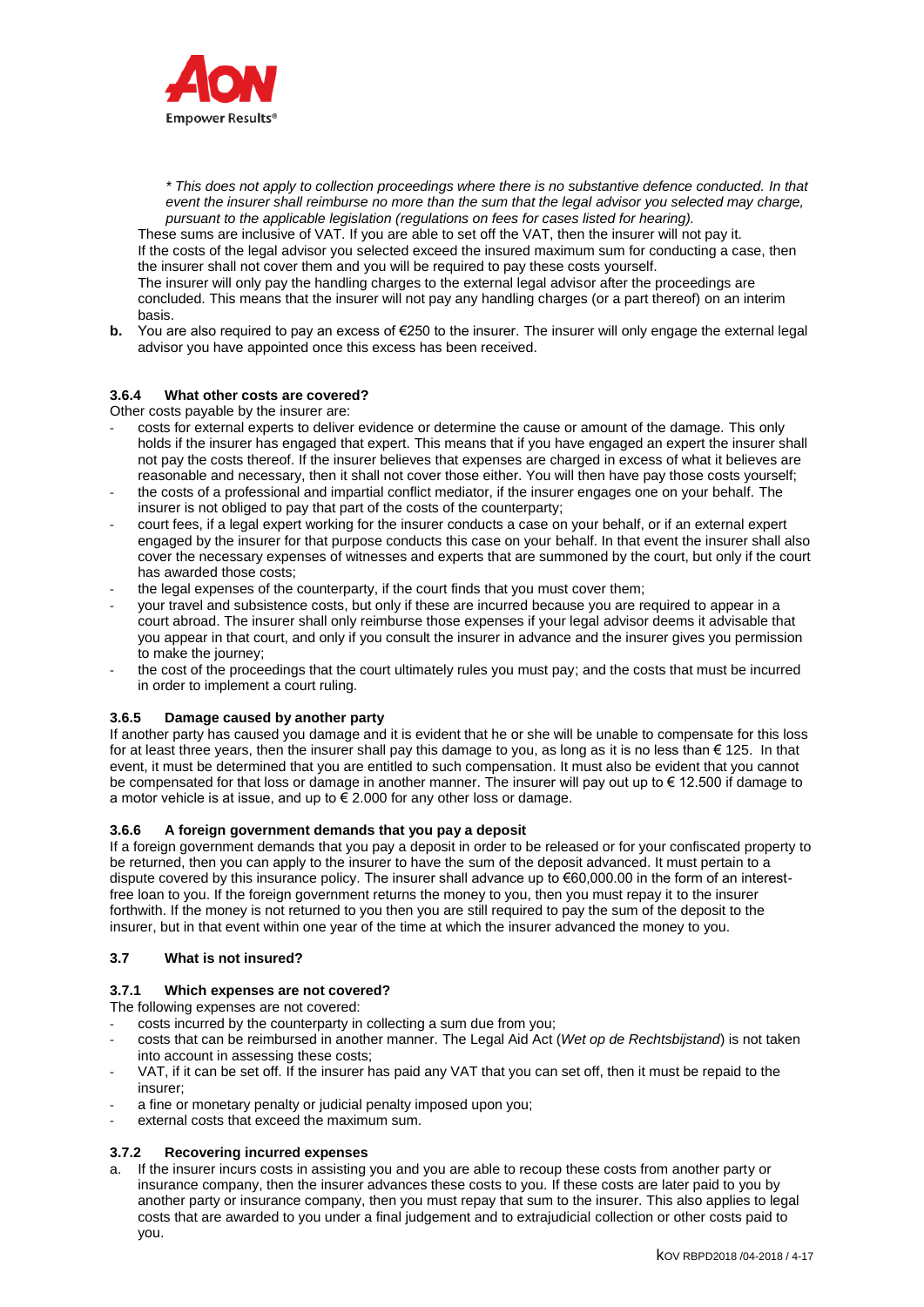

b. Certain legal assistance costs can sometimes be recovered from another party, which means that that party pays these costs. If that is possible, the insurer can recover those costs in your name. If the insurer recovers those costs, it may retain that money.

### **3.7.3 When will the insurer not or no longer provide legal assistance?**

Article 6 of the OV ALG General Terms and Conditions lists those cases where you will not receive legal assistance. The cover overview also lists the specific situations where you will not receive legal assistance for each type of cover. Further, you will not or no longer receive legal assistance:

- a. if you request legal assistance when your insurance policy has already expired, if the dispute arose before you took out the insurance, if the actions that gave rise to the dispute occurred before you took out the insurance, or if you were aware or could have been aware that you would require legal assistance when you took out the insurance.
- b. if you act contrary to the policy terms and conditions and consequently adversely affect us or the insurer. For example, you will not receive legal assistance if you have submitted a request for legal assistance too late and the insurer can only aid you by incurring greater costs or increasing its workload.
- c. if you do not meet your obligations under the policy terms and conditions. For example, because you did not give the insurer the opportunity to resolve the dispute with the counterparty by mutual agreement before entering into legal proceedings, while such could have been reasonably expected of you. This is also the case if you do not cooperate to the full possible extent with the legal expert working for the insurer or with an external expert engaged by the insurer, or if you deliberately provide incorrect information.
- d. if you have engaged somebody yourself to deal with the case or if you have engaged an expert;
- e. if you no longer reside in the Netherlands. In that event you will not be provided with assistance for new legal disputes. This does not apply to your unmarried children who are following daytime classes abroad.
- f. if the persons that you co-insured no longer cohabitate with you. In that event they will not be provided with assistance for new legal disputes. This does not apply to your unmarried children who are following daytime classes.
- g. if your children (or step- or foster children) are no longer following daytime classes fulltime, and if they no longer cohabitate with you. In that event they will not be provided with assistance for new disputes. If they no longer live in a nursing home (nor cohabitate with you), they will not be provided with assistance for new disputes either. If they are married or in a registered partnership (and no longer cohabitate with you), they will not be provided with assistance for new disputes either.
- h. if you are involved in criminal proceedings and you are accused of deliberately breaking the law, or you are accused of having wilfully committed a crime. Should it emerge at the conclusion of the criminal proceedings that you did not act wilfully or deliberately, then the insurer shall cover the costs you incurred in the criminal proceedings, up to the maximum external costs. Those costs must be necessarily incurred and must be reasonable, while the criminal proceedings have to be covered by your legal expenses insurance.
- i. if a party demands compensation from you. When it comes to these disputes you generally have liability insurance. If you have liability insurance but your liability insurer declines your case then you will receive legal assistance, unless the liability insurer does not cover you because an intentional act on your part is at issue. If you are receiving legal assistance from the insurer and your counterparty institutes legal proceedings, then you will no longer receive legal assistance.
- j. if you deliberately caused the dispute in order to gain therefrom (and you would otherwise not have done so). For example, if you committed an act and you ought to have understood that this would undoubtedly lead to a dispute. Nor will you receive legal assistance if you could have prevented the dispute but deliberately did not do so, while you could have done that without it adversely affecting you.
- k. if you are involved in a dispute concerning taxes, such as a tax assessment, levies, import duties or excise duties. In some cases you will receive assistance if you are insured under the Tax & Assets module.
- l. if you lend out money at unconventional terms or for a commercial interest;
- m. if you become involved in a dispute concerning the obligations of other parties, such as standing guarantee or surety. If the dispute arose because you assumed the obligations of another person or because the obligations of another person have passed to you, for example because you took the place of another person and consequently became party to a dispute that originally involved that other person, then you will also not receive assistance.
- n. if the dispute does not pertain to your activities as a private person.
- o. if the dispute involves laws or rules determined by the authorities or that the authorities intend to adopt and that apply to everyone.
- p. if the law on foreign nationals is at issue.
- q. if a minimum interest applies to the dispute, and that minimum interest is not reached. The interest is the sum that the dispute concerns, and if it is below a certain figure, you may not receive legal assistance. The cover overview of the modules states whether a minimum interest applies and what it is.
- r. if you have a dispute with the insurer concerning this legal expenses insurance. This could be a dispute concerning an interpretation of these policy terms and conditions that is disadvantageous to you or concerning the legal assistance provided by the insurer. In that event you will not be provided with assistance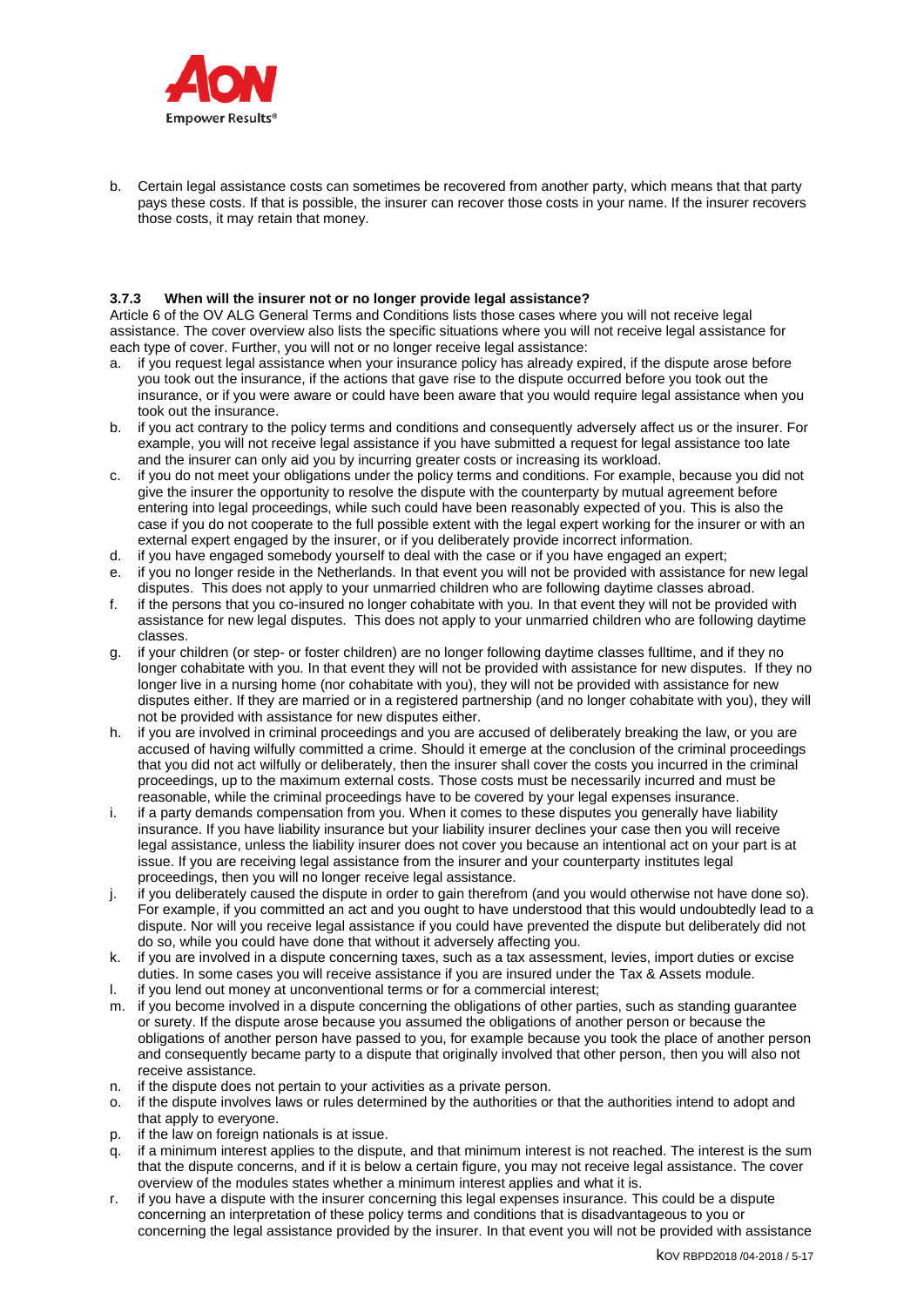

in that dispute through this insurance. If the courts ultimately find in your favour, then the insurer will retroactively reimburse you for the costs of legal assistance you incurred, up to the maximum for external costs applicable to this dispute. However, this reimbursement is only insofar as these costs were necessary and reasonable.

- s. if the dispute pertains to immoveable property other than the home in which you live, or in which you last lived or in which you will be living, or if the dispute pertains to your holiday home that is not primarily intended for your own use.
- t. if it is stated in your policy that you are insured as a tenant and you are involved in a dispute as owner of a holiday or other home as the owner.

# **Art. 4 Legal assistance**

### **4.1 What does the insurer expect of you if you become involved in a legal dispute?**

If you require legal assistance and wish to use your insurance to obtain it, then contact your insurer as soon as possible so that the insurer is able to provide you with all possible assistance. The insurer is also able to prevent your dispute from growing or becoming more complex.

You must also allow the insurer to try and solve your dispute with the counterparty without the matter going to trial, instead reaching an amicable settlement. In this respect you are reasonably required to cooperate. The insurer moreover expects you to cooperate with your legal expert and/or with the external expert engaged by the insurer who works on your behalf. This entails that:

- you clearly detail the dispute and state what you wish to achieve;
- you provide all relevant information and documents; the information you provide must be correct;
- you permit the insurer to receive information on your case from an external expert (such as a lawyer or doctor) or to have access to it;
- you demonstrate the scope of the dispute and your (financial) interest therein if the insurer requests such. This can be done by means of a report from an external expert, in which it must be stated who caused the dispute, what caused the dispute and what the financial consequences thereof are for you. If it is clear from the report that you have a dispute that falls under this insurance policy, the insurer shall reimburse the reasonable costs of the expert that you engaged. If this is not evident from the report, you will be required to pay the expenses yourself;
- you cooperate with a request to appear as a civil party in criminal proceedings:
- you cooperate in the recovery of the costs of legal assistance from another party;
- you adopt a proper attitude towards the counterparty, the staff of the insurer and other persons engaged by the insurer;
- you do nothing that can be detrimental to the legal assistance or the interests of the insurer. This includes doing anything that unnecessarily increases the workload or costs of the insurer with respect to your dispute.

If you do not immediately report the dispute to the insurer or do not cooperate to a sufficient degree, then the insurer could terminate the legal assistance.

#### **4.2 What can you expect from insurer?**

- a. The insurer's legal experts provide you with expert legal assistance. The legal experts abide by the insurer's Legal Assistance Code of Conduct (*Gedragscode Rechtshulpverlening*)
- b. The insurer is a member of the Dutch Association of Insurers (*Verbond van Verzekeraars*) and adheres to the Legal Assistance Code of Practice (*Kwaliteitscode Rechtsbijstand*) of the Dutch Association of Insurers.
- c. The insurer adheres to specific reply periods. Further information on the codes and terms can be found at www.das.nl.

#### **4.3 A reasonable chance of winning**

The insurer will only provide legal assistance if it believes there is a reasonable chance that you will win. If the insurer believes that there is not a reasonable chance that the matter will be decided in your favour, and if you do not concur, then you can employ the dispute settlement procedure (see article 6.1).

#### **4.4 Interest to costs ratio**

Instead of providing legal assistance, the insurer can also pay you a sum of money. The insurer will only do this if the costs of the legal assistance could become greater than the sum you can obtain from the counterparty. The insurer will then award you the sum that you would have received from the counterparty.

# **Art. 5 Dealing with your case**

#### **5.1 An expert employed by the insurer deals with your case**

The point of departure here is that one of the expert staff of the insurer provides legal assistance. This member of staff acts on your behalf with respect to the persons and organisations involved and negotiates on your behalf with the counterparty. If necessary, he or she shall institute legal proceedings. It is important that the insurer is able to assess and deal with your case as early as possible.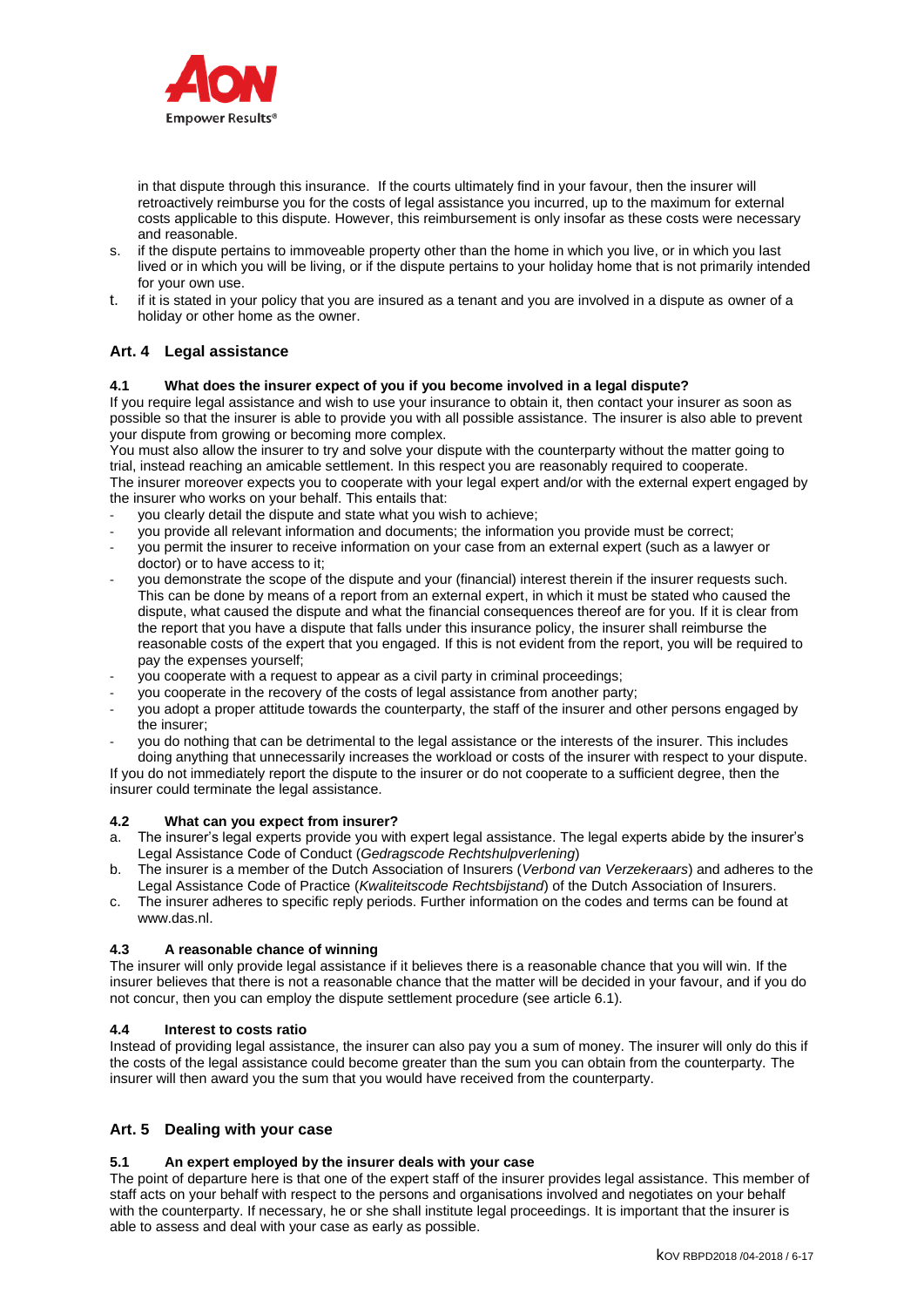

# **5.2 Engaging external experts**

If the insurer considers it necessary, an expert can be engaged who is not employed by the insurer, such as a legal advisor or a claims examiner. These external experts can then provide some or all of the legal assistance. Only the insurer may engage this expert on your behalf – you may not do so yourself.

# **5.3 Selecting your own legal advisor**

- a. If it becomes necessary to conduct legal or administrative proceedings on your behalf, then you may select a legal advisor. In many cases the legal expert employed by the insurer can conduct the proceedings for you, but should you wish, you may also select a legal advisor not employed by the insurer, such as a lawyer. We call this person an external legal advisor.
- b. If you choose to have an external legal advisor conduct the proceedings and the insurer engaged this legal advisor on your behalf for the purpose of conducting the proceedings, then the insurer is not required to engage any other legal advisor or legal expert that is employed by it.
- c. You may also choose your own legal advisor if the party with whom you are in dispute also receives legal assistance from the insurer. Further information in this respect can be found in article 6.2.

#### **5.4 Rules for engaging external experts**

- a. The insurer shall decide whether it is necessary to engage an external expert for your dispute.
- b. The insurer will always consult with you before engaging an external expert.
- c. You may not engage an external expert yourself. The insurer always engages the legal expert on your behalf. You automatically permit the insurer to do so when you take out this insurance, and this permission is irrevocable.
- d. If you wish to engage a new external expert while your dispute is being dealt with, the insurer is not obliged to consent to this. Nor does the insurer have to engage more than one external expert for the same dispute.
- e. If an external expert has been engaged who does not work for the insurer, then the insurer's role is limited to paying the costs therefore in accordance with the terms and conditions of this insurance policy. The insurer is not involved with the manner in which your dispute is dealt with. The insurer is not liable for any errors on the part of this external expert.
- If you are required to be represented by a lawyer in a case before the Dutch courts, then the lawyer must be registered and have offices in the Netherlands. For a case before a foreign court, the lawyer must be registered in that country.

# **Art. 6 Other**

# **6.1 If you do not agree with how the dispute is handled**

- a. You and the legal expert could have a difference of opinion on how a dispute that you have reported to the insurer is settled, including:
	- with respect to whether your case is winnable; or
	- with respect to the manner in which your case must be further dealt with in a legal sense.

You must discuss differences of opinion of this nature with your legal expert. If you cannot agree, you can ask the insurer to apply its dispute settlement procedure.

- b. What happens when the insurer applies the disputes settlement procedure? This entails that the insurer presents the viewpoint of your expert to an external lawyer. This lawyer will provide an independent opinion on how your dispute should be further dealt with. You may select the lawyer and the insurer will engage that lawyer on your behalf. You may not engage a lawyer yourself to provide an independent opinion.
- c. The insurer pays the costs of the lawyer after the insurer has engaged him or her, but only insofar as these costs are really necessary for fulfilling the instruction and insofar as these costs are reasonable and necessary. These costs do not count as part of the maximum sum that the insurer will pay out in the dispute (the maximum external costs).
- d. The lawyer only provides an opinion, and does not take over the case. The insurer will comply with the lawyer's opinion. Irrespective of the lawyer's opinion, the insurer is not obliged to transfer the case to an expert not employed by the insurer.
- e. If the insurer has applied the disputes settlement procedure but you did not agree with the opinion of the lawyer and you proceeded to have the case dealt with at your own expense without the involvement of the insurer, then the insurer will reimburse the costs for this, but only if the dispute is settled in your favour. If an external legal advisor handled your dispute, then the insurer will only pay the necessary and reasonable costs. In this respect the maximum external costs and the maximum pay-out for the handling fees applicable to this dispute also apply. These can be found in the terms and conditions.
- f. The insurer can also decide to transfer the matter to an external legal advisor. This cannot be the lawyer who provided the independent opinion, nor another lawyer or expert who works in the same firm as the lawyer who provided the independent opinion.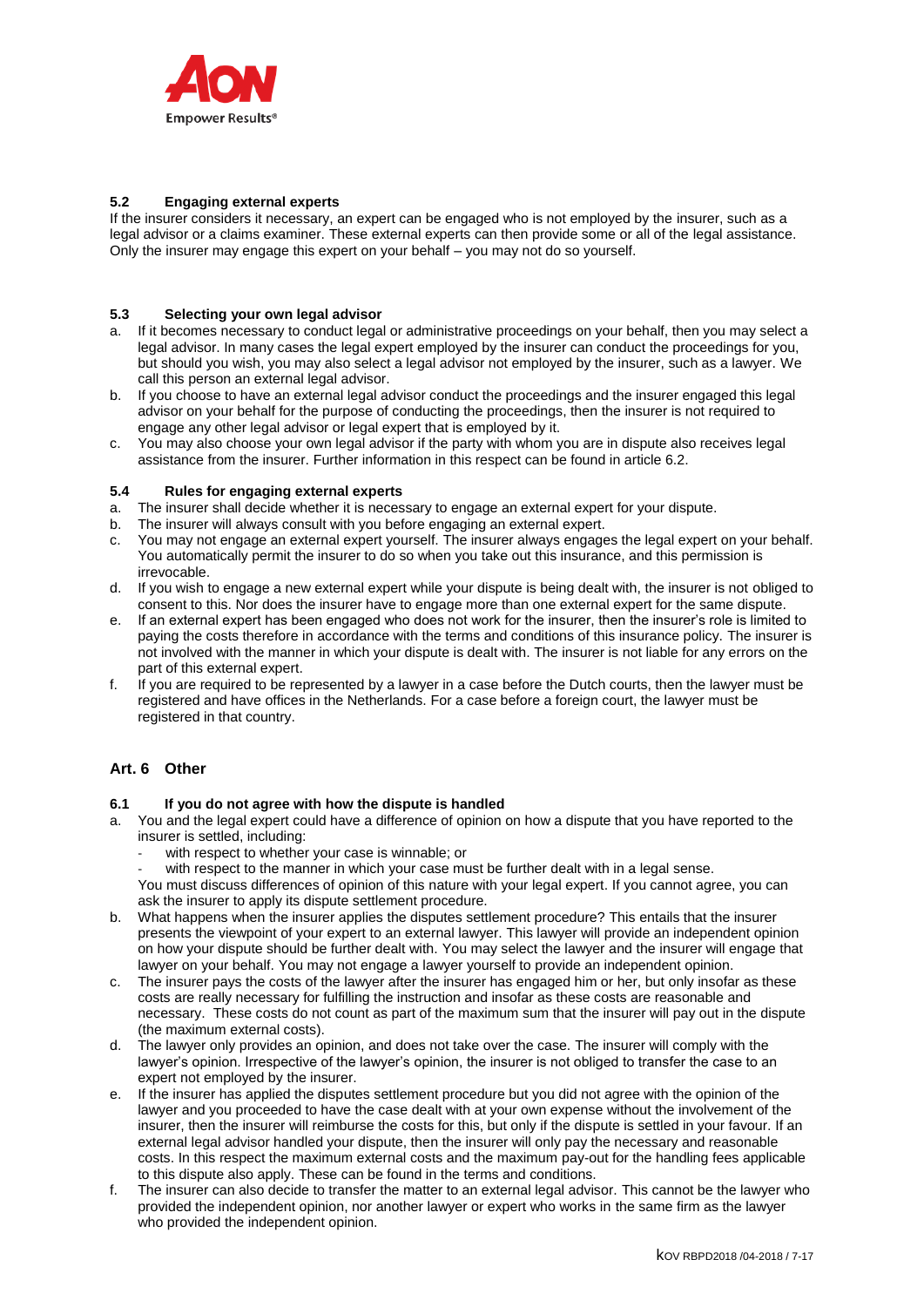

g. If you have a difference of opinion with a lawyer or another expert, then this dispute settlement procedure is not applicable.

### **6.2 What happens if your counterparty also receives assistance from the insurer?**

- a. If your counterparty also receives assistance from the insurer then you are entitled to receive assistance from an external legal advisor. You may select that advisor yourself, and the counterparty is likewise entitled to do so. Only the insurer may engage this legal advisor on your behalf – you may not engage the external legal advisor yourself. If this legal advisor represents you in legal or administrative proceedings, then the insurer shall cover the costs for up to the maximum costs.
- b. If your counterparty is also insured under your insurance policy, then the insurer shall only provide you with assistance. The point of departure is that the assistance is provided by an expert employed by the insurer.
- c. If, aside from you, both persons who have a dispute with each other are insured under your insurance policy, then the insurer shall grant assistance to the person you select. The point of departure is that the assistance is provided by an expert employed by the insurer.

### **6.3 If multiple interested parties are involved**

If one or more parties are involved in a similar dispute and the dispute is due to the same cause,

or if those parties have an interest in the outcome of your legal action, then the following holds:

a. Joint action to which are a party

If joint legal action is already being conducted or if it is being considered or prepared for, and if you are a party to this joint action or wish to join it, then the insurer can decide not to provide legal assistance. In that event the insurer will cover your share of the costs of the joint action. The insurer retrospectively determines your share of the costs by dividing the total costs of the joint action by the number of parties with an interest in the outcome of the joint action.

b. Joint action to which are not a party

If you do not wish to participate in the joint action, then a legal expert employed by the insurer will assist you. If an external expert is engaged by the insurer and proceedings must be instituted, then the insurer shall pay the related costs up to €15,000. If legal or administrative proceedings are at issue where a lawyer does not have to be engaged and the insurer engages, at your request, a legal advisor that you have selected, then the insurer will cover the handling fees of this external legal advisor, as a part of the maximum costs, and up to the sum applicable to such costs in that dispute. This sum is stated in article 3.6.3.

c. Right to legal assistance from the insurer If other parties in this legal dispute are also entitled to legal assistance from the insurer, then the insurer can have these cases dealt with jointly by an expert employed by the insurer. If an external expert is engaged by the insurer and proceedings must be instituted, then the insurer shall pay the related costs up to €15,000 for each party for which the insurer is handling the case. If legal or administrative proceedings are at issue where a lawyer does not have to be engaged and the insurer engages, at the request of you and the other parties to this dispute who are entitled to legal assistance from the insurer, a legal advisor that you have selected, then the insurer will cover the handling fees of this external legal advisor, as a part of the maximum costs, and up to the sum applicable to such costs in that dispute. This sum is stated in article 3.6.3.

#### **6.4 Premium adjustments and amendments to the terms and conditions**

Supplemental to the General Terms and Conditions, the insurer may annually adjust the premium in accordance with the rise of the consumer price index for households published by Statistics Netherlands.

#### **6.5 If you believe that there was an error in the handling of your case**

- a. If you believe that the legal expert employed by the insurer has erred in dealing with your case, and that you have consequently suffered a loss, then you can inform the management board of the insurer thereof in writing. The management board will then conduct an investigation and send you a written response.
- b. The insurer is insured for professional errors committed by legal experts working for the insurer. Your legal expert can inform you about this insurance. If it emerges that the insurer's legal expert did commit an error, the insurer will compensate you for any loss suffered. The maximum sum you will be paid is the sum that the insurer's liability insurance pays out, plus the insurer's excess with respect to this liability insurance.
- c. The costs incurred in your legal action or actions against the insurer are in principle payable by you.
- d. The insurer is not liable for errors on the part of experts who are not employed by the insurer, such as lawyers.

#### **6.6 How does the insurer deal with complaints?**

- a. Should you have any complaints about the way in which your dispute was dealt with, it is important you discuss it as soon as possible with your legal expert. He or she shall, together with you, examine the available options for dealing with your objections.
- b. If you wish to submit a complaint to the management board of the insurer, the process can be found in the insurer's complaints procedure. The complaints procedure can be viewed at www.das.nl.
- c. If you are still unsatisfied after complaining to the insurer, then you can submit your complaint to the Financial Services Complaints Board (*Klachteninstituut Financiële Dienstverlening* - KIFID). Further information can be found at www.kifid.nl. You can also lodge a complaint with the courts.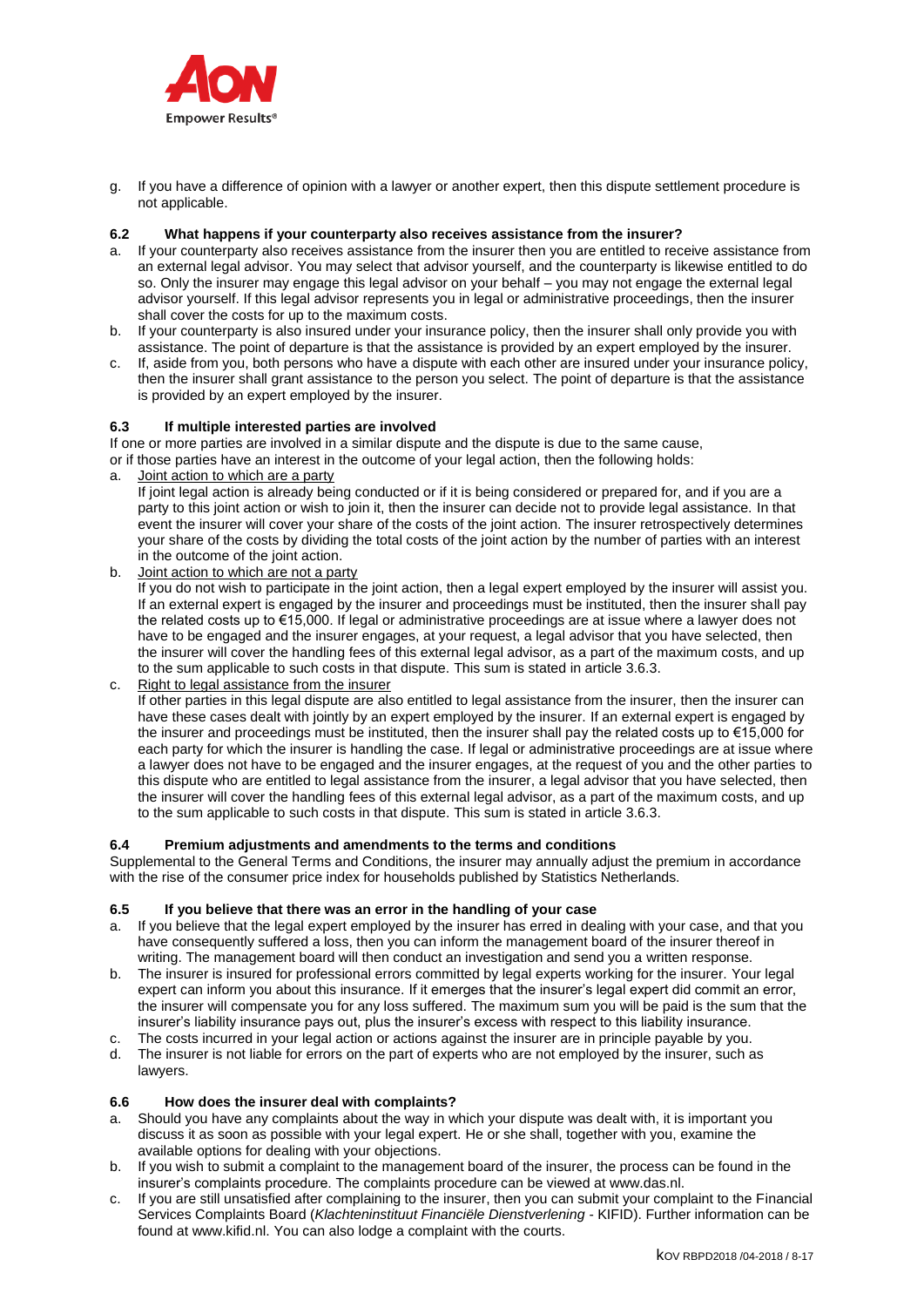

# **6.7 Your data**

- a. If your request assistance from the insurer, it has access to your personal data. The insurer uses this data:
	- to determine whether or not you are entitled to legal assistance;
		- to provide you with legal assistance: to prevent and combat fraud:
		- for statistical purposes.
- b. The insurer adheres to the Code of Conduct for the Processing of Personal Data by Financial Institutions (*Gedragscode Verwerking Persoonsgegevens Financiële Instellingen*), which applies to all insurers in the
- Netherlands. This code can be viewed at www.verzekeraars.nl.
- c. When it comes to dealing with your dispute, the insurer is only allowed to be in contact with you.
- d. If you took out your insurance through an insurance advisor, then the insurer may provide information on your insurance to your insurance advisor but not on the legal assistance that you request or receive. If you do want the insurer to provide information on your dispute to your insurance advisor, you will have to give the insurer special permission to do so. This permission is granted by means of an authorisation, which must be granted for each dispute.
- e. If you wish another person to be in contact with insurer concerning your conflict, or that insurer provides them with information, then you must sign an authorisation for that purpose. Separate permission is required for each dispute. The insurer can only provide information on the assistance you are receiving to that other person after you have signed it.
- f. You can find out more about how the insurer deals with your privacy at www.das.nl/privacy.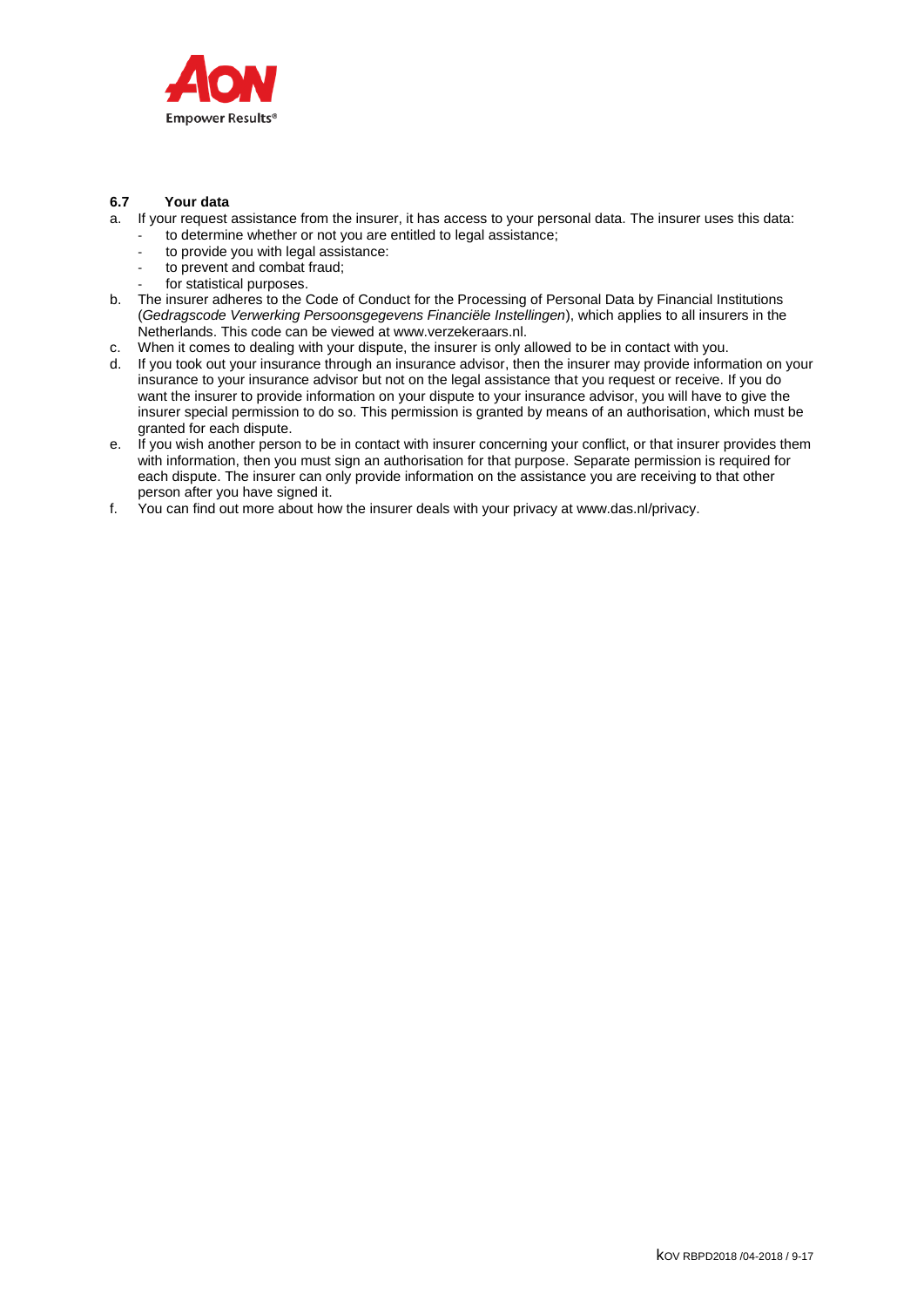

#### **Module A: Traffic & Holiday**

You are only insured for this module if it is stated on your policy.

| <b>Concerns</b>                                                                                                      | You will receive legal assistance in disputes                                                                                                                                                                                                                                                                          | You will not receive legal assistance                                                                                                                                                                                                                                                                                                                                                                                                                                                                                                                                                                                                                     | <b>Where does</b><br>vour<br>insurance<br>apply   | <b>Maximum costs (excluding VAT)</b>                                                                                                                     | <b>Minimum</b><br>interest |
|----------------------------------------------------------------------------------------------------------------------|------------------------------------------------------------------------------------------------------------------------------------------------------------------------------------------------------------------------------------------------------------------------------------------------------------------------|-----------------------------------------------------------------------------------------------------------------------------------------------------------------------------------------------------------------------------------------------------------------------------------------------------------------------------------------------------------------------------------------------------------------------------------------------------------------------------------------------------------------------------------------------------------------------------------------------------------------------------------------------------------|---------------------------------------------------|----------------------------------------------------------------------------------------------------------------------------------------------------------|----------------------------|
| <b>Traffic-related</b><br>damage and<br>injury                                                                       | Involving damage and personal injury sustained while in<br>traffic (road, air, rail and waterborne traffic).<br>The driver and occupants who are in your vehicle, aircraft,<br>watercraft with your permission also receive assistance. The<br>driver must be authorised to drive the vehicle or craft.                | If you drove a vehicle, watercraft or aircraft without being<br>authorised to.                                                                                                                                                                                                                                                                                                                                                                                                                                                                                                                                                                            | Global                                            | Europe and those non-European<br>countries bordering on the<br>Mediterranean: unlimited<br>Rest of the world: $€10,000$                                  | No minimum                 |
| <b>Traffic-related</b><br>criminal action                                                                            | For which you are criminally prosecuted as a result of events<br>while in traffic. This could be due to a death or injury caused<br>by negligence or a traffic violation on your part. You will<br>receive legal assistance in the criminal proceedings.                                                               | If you are accused of:<br>• deliberately breaking the law;<br>• deliberately committing a crime.<br>Please note:<br>If it is later established that you did not deliberately break the law<br>or commit a crime, then the insurer will still reimburse the costs of<br>the criminal proceedings. This pertains to the costs of a lawyer that<br>had to be incurred in order to provide for your defence in the<br>criminal proceedings. The criminal proceedings must also be<br>insured, pursuant to these terms and conditions.<br>If you can or could have avoided the criminal or other proceedings<br>by paying an out-of-court or other settlement. | Global                                            | Europe and those non-European<br>countries bordering on the<br>Mediterranean: unlimited<br>Rest of the world: $€10,000$                                  | No minimum                 |
| Holiday                                                                                                              | Concerning a holiday that you booked and that pertain to:<br>• transport to and from your destination;<br>• the rented accommodation;<br>• the travel and cancellation insurance that you took out.<br>The person with whom you travelled from the Netherlands<br>(during the holiday) also receives legal assistance. |                                                                                                                                                                                                                                                                                                                                                                                                                                                                                                                                                                                                                                                           | Global                                            | Europe and those non-European<br>countries bordering on the<br>Mediterranean: unlimited<br>Rest of the world: €10,000                                    | €175                       |
| <b>Contracts</b><br>relating to the<br>repair, towing<br>and transport<br>of vehicles,<br>watercraft or<br>aircraft. | Concerning the repair of your vehicle, aircraft or watercraft.<br>Or directly related to a towing and transport contract for your<br>vehicle or craft.                                                                                                                                                                 |                                                                                                                                                                                                                                                                                                                                                                                                                                                                                                                                                                                                                                                           | Global                                            | Europe and those non-European<br>countries bordering on the<br>Mediterranean: €60.000 or<br>$\in$ 30,000 (see your policy)<br>Rest of the world: €10,000 | €110                       |
| <b>Other contracts</b><br>relating to<br>vehicles,                                                                   | Concerning the purchase, sale, maintenance or insurance of<br>your motor vehicle, aircraft or watercraft.                                                                                                                                                                                                              | If you purchase a second-hand motor vehicle, aircraft or watercraft<br>without a written guarantee. With respect to motor vehicles, this<br>must be a guarantee from a brand dealership, BOVAG                                                                                                                                                                                                                                                                                                                                                                                                                                                            | Europe and<br>those non-<br>European<br>countries | €60,000 or €30,000 (see your<br>policy)                                                                                                                  | €110                       |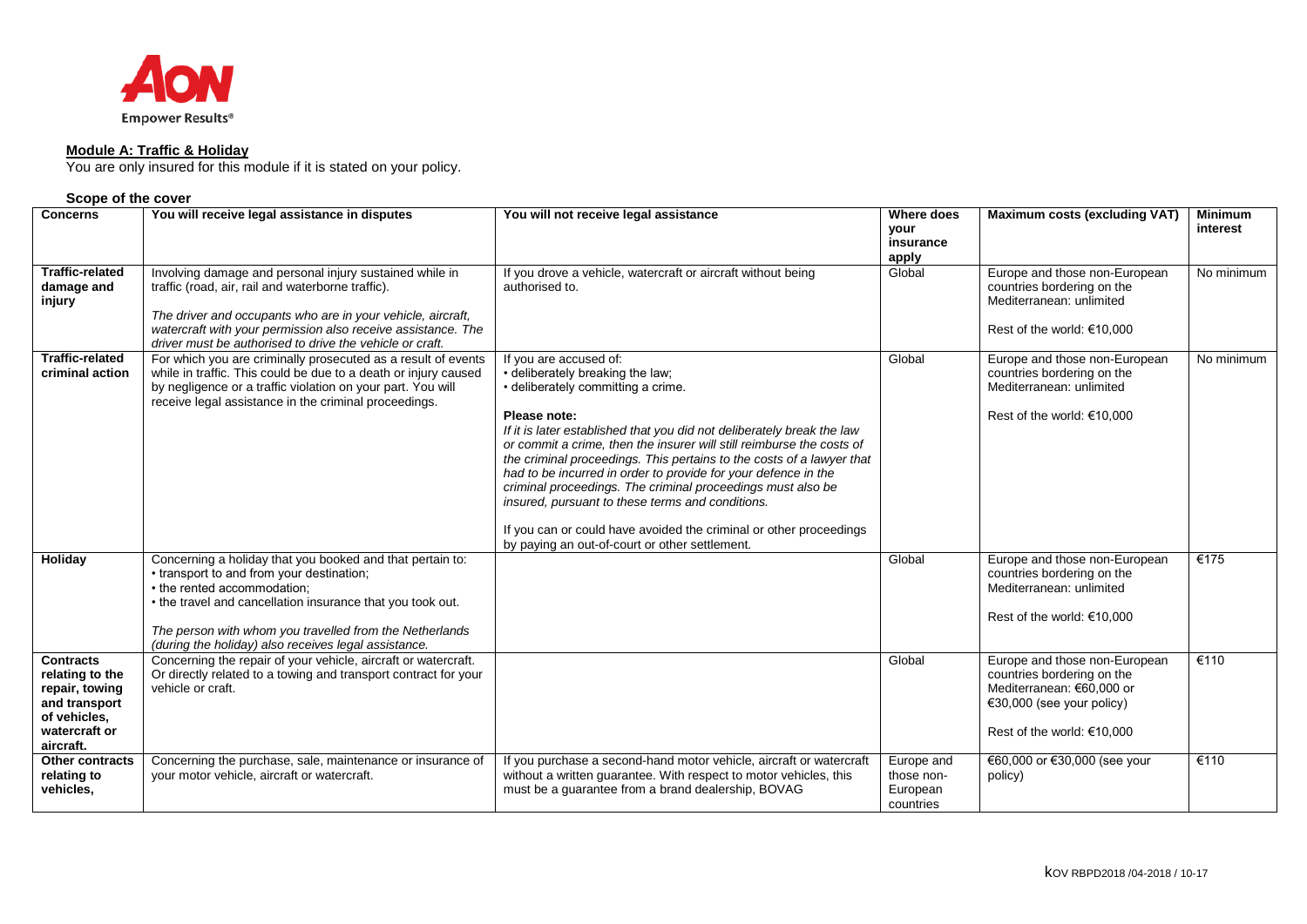

| watercraft or<br>aircraft.                                     | Concerning hiring or leasing a motor vehicle, aircraft of<br>watercraft that you shall be using.                           | (Association of Motor Car, Garage and Allied Trades) or FOCWA<br>(Vehicle Repair Association) affiliated company                                                                                                                  | bordering on<br>the<br>Mediterranean                                                      |                                         |      |
|----------------------------------------------------------------|----------------------------------------------------------------------------------------------------------------------------|-----------------------------------------------------------------------------------------------------------------------------------------------------------------------------------------------------------------------------------|-------------------------------------------------------------------------------------------|-----------------------------------------|------|
|                                                                | Concerning claiming back a motor vehicle, aircraft or<br>watercraft in disputes on ownership, possession or<br>attachment. | If your motor vehicle, aircraft or watercraft is used for special<br>purposes, such as renting, giving lessons, taking tests and delivery<br>services for third parties, in which event you do not use it as a<br>private person. |                                                                                           |                                         |      |
| If you are<br>required to<br>surrender your<br>driving licence | Concerning demands to surrender your driving licence,<br>unless such happens in criminal proceedings.                      |                                                                                                                                                                                                                                   | Europe and<br>those non-<br>European<br>countries<br>bordering on<br>the<br>Mediterranean | €60,000 or €30,000 (see your<br>policy) | €175 |

#### **Module B: Consumer & Home**

You are only insured for this module if it is stated on your policy. The terms and conditions of module A: Traffic & Holiday are likewise applicable.

| <b>Concerns</b>                                                                                              | You will receive legal assistance in disputes                                                                                                                                                                                                                                                          | You will not receive legal assistance                                                                                                                                                                                                                                                                                                                                                                                                                                                                                                                                                                                                                               | Where does<br>your<br>insurance<br>apply? | <b>Maximum costs (excluding VAT)</b>                                                                                  | <b>Minimum</b><br>interest |
|--------------------------------------------------------------------------------------------------------------|--------------------------------------------------------------------------------------------------------------------------------------------------------------------------------------------------------------------------------------------------------------------------------------------------------|---------------------------------------------------------------------------------------------------------------------------------------------------------------------------------------------------------------------------------------------------------------------------------------------------------------------------------------------------------------------------------------------------------------------------------------------------------------------------------------------------------------------------------------------------------------------------------------------------------------------------------------------------------------------|-------------------------------------------|-----------------------------------------------------------------------------------------------------------------------|----------------------------|
| <b>Health</b><br>and injury                                                                                  | Concerning your health if you have sustained an injury. For<br>example:<br>• personal injury sustained while not in traffic;<br>• personal injury or illness sustained at or due to your work<br>as a salaried employee or civil servant;<br>• as a result of errors during medical treatment or care. |                                                                                                                                                                                                                                                                                                                                                                                                                                                                                                                                                                                                                                                                     | Global                                    | Europe and those non-European<br>countries bordering on the<br>Mediterranean: unlimited<br>Rest of the world: €10,000 | No minimum                 |
| <b>Criminal</b><br>proceedings<br>not due to<br>traffic-related<br>events and<br>disciplinary<br>proceedings | Concerning event for which you are criminally prosecuted<br>and that do not pertain to traffic-related events. You will<br>receive legal assistance in the criminal proceedings.<br>For which you are subject to disciplinary proceedings, in<br>which event you will receive legal assistance.        | If you are accused of:<br>• deliberately breaking the law;<br>• deliberately committing a crime.<br><b>Please note:</b> If it is later established that you did not deliberately<br>break the law or commit a crime, then the insurer will still<br>reimburse the costs of the criminal proceedings. This pertains to<br>the costs of a lawyer that had to be incurred in order to provide for<br>your defence in the criminal proceedings. The criminal<br>proceedings must also be insured, pursuant to these terms and<br>conditions.<br>If you can or could have avoided the criminal or other proceedings<br>by paying an out-of-court or other<br>settlement. | Global                                    | Europe and those non-European<br>countries bordering on the<br>Mediterranean: unlimited<br>Rest of the world: €10,000 | €175                       |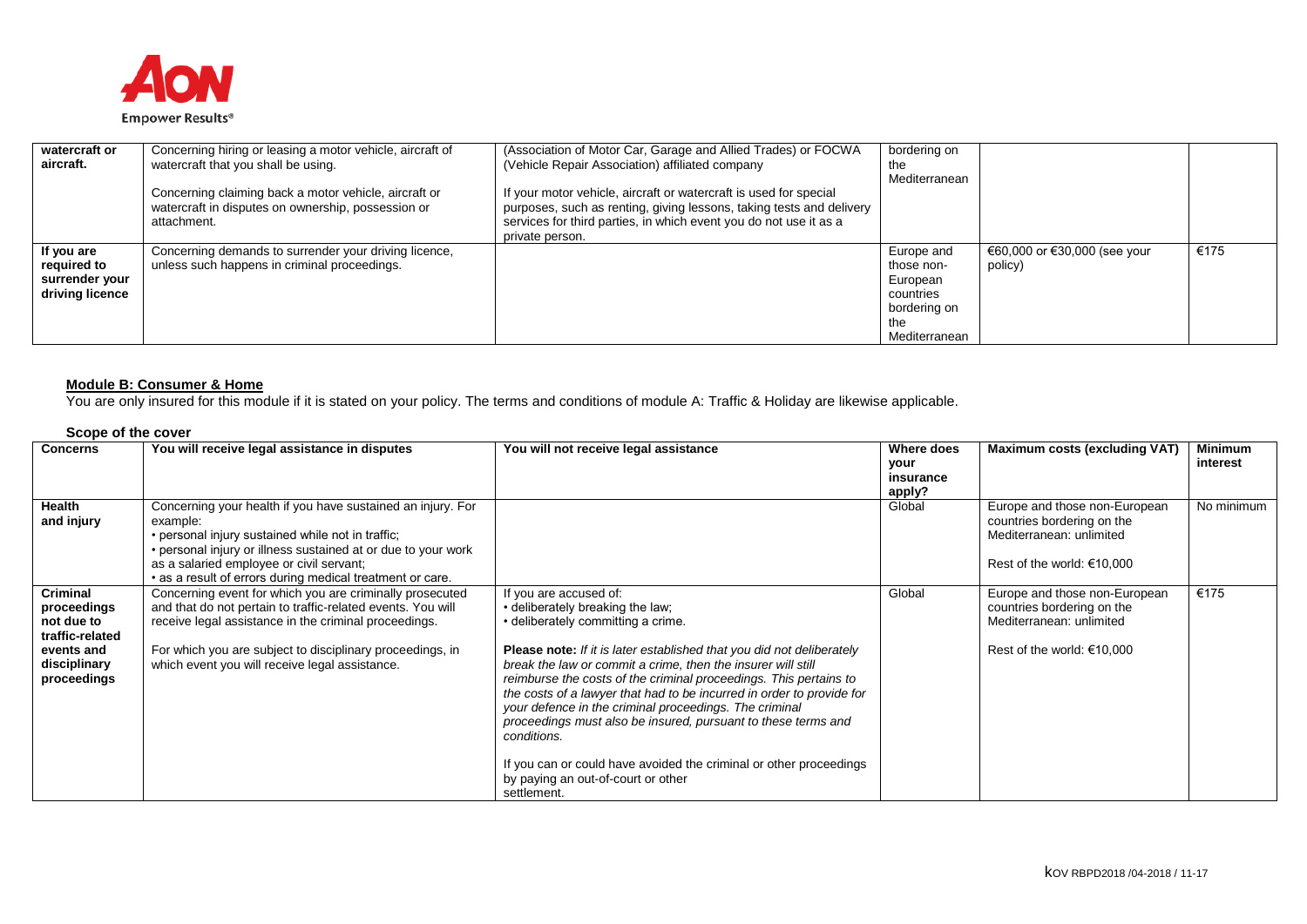

| Damage to<br>your person or                | Non-traffic related damage (not an injury) caused by other<br>persons to you or to your personal property                                                                                                                                             | In disciplinary proceedings that concern your actions in doing your<br>job as a salaried employee or civil servant. You will receive<br>assistance if you are also insured under Module C; 'Work'.                                                                                                                                                                                                                                                                                                                                                                                                                                                                                                                                                                                       | Global                                              | Europe and those non-European<br>countries bordering on the | €175 |
|--------------------------------------------|-------------------------------------------------------------------------------------------------------------------------------------------------------------------------------------------------------------------------------------------------------|------------------------------------------------------------------------------------------------------------------------------------------------------------------------------------------------------------------------------------------------------------------------------------------------------------------------------------------------------------------------------------------------------------------------------------------------------------------------------------------------------------------------------------------------------------------------------------------------------------------------------------------------------------------------------------------------------------------------------------------------------------------------------------------|-----------------------------------------------------|-------------------------------------------------------------|------|
| personal<br>property                       |                                                                                                                                                                                                                                                       |                                                                                                                                                                                                                                                                                                                                                                                                                                                                                                                                                                                                                                                                                                                                                                                          |                                                     | Mediterranean: unlimited<br>Rest of the world: €10.000      |      |
| Goods and<br>services                      | That arose when you concluded an agreement in your<br>capacity as a private person.                                                                                                                                                                   | If you lend out money at unconventional terms or for a commercial<br>interest.                                                                                                                                                                                                                                                                                                                                                                                                                                                                                                                                                                                                                                                                                                           | The European<br>Union, Norway<br>and<br>Switzerland | €60,000 or €30,000 (see your<br>policy)                     | €175 |
| <b>Financial</b><br>institutions           | Involving financial institutions such as banks and insurance<br>companies.<br>Please note: A precondition for receiving assistance is that<br>the financial institution holds a license from the authorised<br>regulators.                            | If you have a legal dispute with the insurer? This could involve the<br>legal assistance or the interpretation of the policy terms and<br>conditions.<br>Please note: If you have won a dispute with the insurer in the<br>courts, then the insurer shall reimburse your costs incurred when<br>dealing with this dispute. Your dispute must be handled by a<br>lawyer. The insurer will only pay the necessary and reasonable<br>costs.<br>If your dispute involves purchasing, selling or managing shares<br>(and derivative products, such as stock options), bonds, savings<br>deposits, certificates or mortgage bonds.<br>Please note: In some cases you will receive assistance in<br>disputes related to asset management if you are also insured un<br>Module D: 'Tax & Assets. | The European<br>Union, Norway<br>and<br>Switzerland | €60,000 or €30,000 (see your<br>policy)                     | €175 |
| <b>Health</b><br>and contracts             | Concerning a contract with a physician, medical institute or<br>care facility.<br>With an insurer concerning your:<br>· invalidity insurance;<br>• health insurance.                                                                                  |                                                                                                                                                                                                                                                                                                                                                                                                                                                                                                                                                                                                                                                                                                                                                                                          | The European<br>Union, Norway<br>and<br>Switzerland | €60,000 or €30,000 (see your<br>policy)                     | €175 |
| <b>Education</b>                           | With an educational institute that concerns education.<br>Concerning the financing of studies.                                                                                                                                                        |                                                                                                                                                                                                                                                                                                                                                                                                                                                                                                                                                                                                                                                                                                                                                                                          | The European<br>Union, Norway<br>and<br>Switzerland | €60,000 or €30,000 (see your<br>policy)                     | €175 |
| <b>Unlawful</b><br>actions on your<br>part | That arose because another party has claimed damages<br>from you.<br>Please note: When it comes to these disputes you generally<br>have liability insurance. You will only receive legal<br>assistance from the insurer under this policy if you have | If you deliberately caused the damage.<br>If the dispute concerns damage caused by a vehicle, aircraft or<br>watercraft.                                                                                                                                                                                                                                                                                                                                                                                                                                                                                                                                                                                                                                                                 | The European<br>Union, Norway<br>and<br>Switzerland | €60,000 or €30,000 (see your<br>policy)                     | €175 |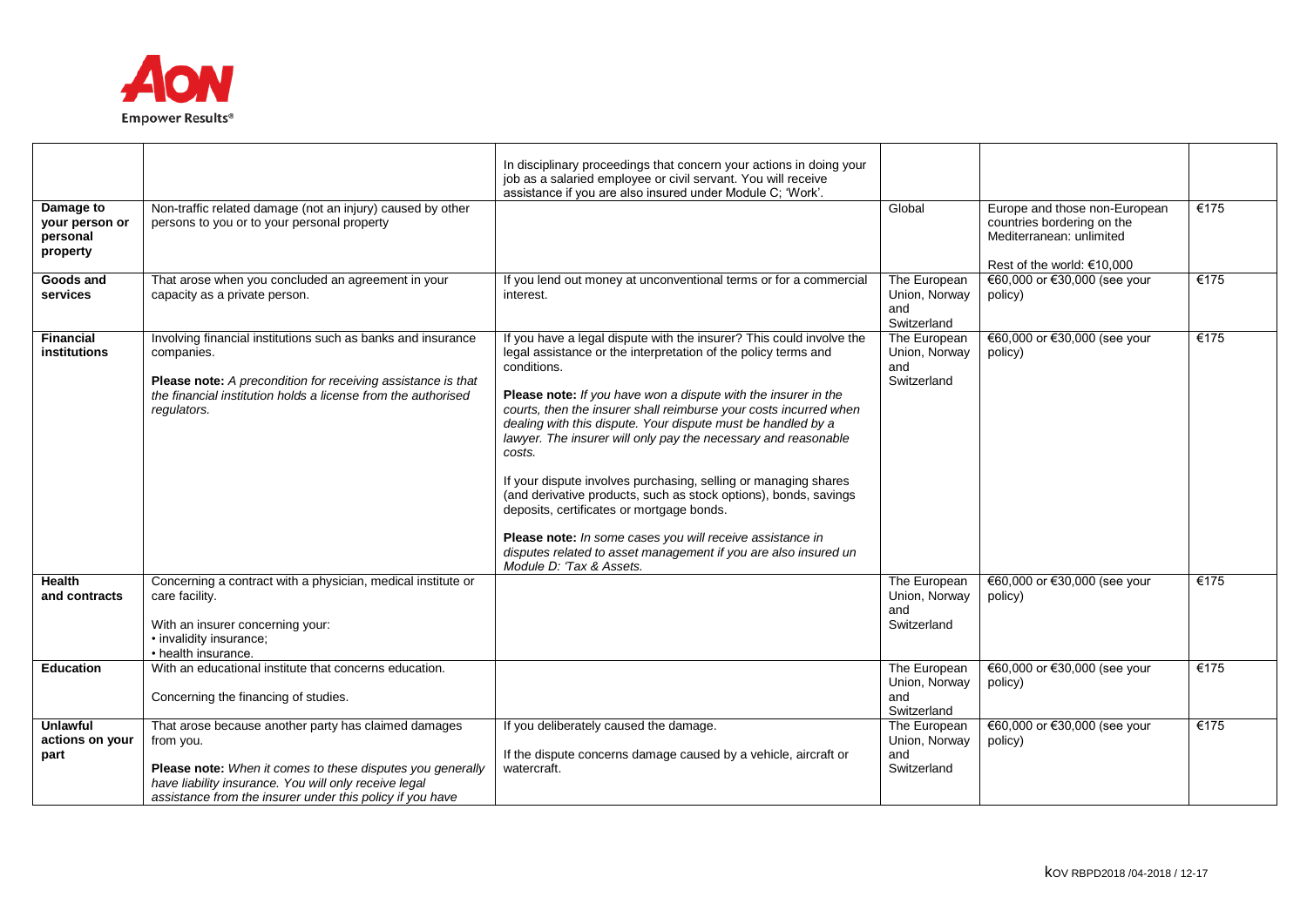

| <b>Volunteer</b><br><b>Social security</b> | liability insurance but this dispute is not insured under that<br>policy.<br>If you are receiving legal assistance from the insurer in such<br>a dispute and your counterparty starts legal proceedings,<br>then you will no longer receive legal assistance.<br>If you are no longer receiving legal assistance from the<br>insurer and the court finds that you did not act unlawfully,<br>then the insurer will reimburse the reasonable and<br>necessary costs incurred by a lawyer.<br>As a volunteer, including voluntary work as the<br>unremunerated director of an association.<br>On your right to benefits pursuant to social security laws.                                                                                                                                                                                       |                                                                                                                                                                                                                                                                                                                                            | The European<br>Union, Norway<br>and<br>Switzerland<br>The European | €60,000 or €30,000 (see your<br>policy)<br>€60,000 or €30,000 (see your | €175<br>€175 |
|--------------------------------------------|-----------------------------------------------------------------------------------------------------------------------------------------------------------------------------------------------------------------------------------------------------------------------------------------------------------------------------------------------------------------------------------------------------------------------------------------------------------------------------------------------------------------------------------------------------------------------------------------------------------------------------------------------------------------------------------------------------------------------------------------------------------------------------------------------------------------------------------------------|--------------------------------------------------------------------------------------------------------------------------------------------------------------------------------------------------------------------------------------------------------------------------------------------------------------------------------------------|---------------------------------------------------------------------|-------------------------------------------------------------------------|--------------|
|                                            |                                                                                                                                                                                                                                                                                                                                                                                                                                                                                                                                                                                                                                                                                                                                                                                                                                               |                                                                                                                                                                                                                                                                                                                                            | Union, Norway<br>and<br>Switzerland                                 | policy)                                                                 |              |
| <b>Pensions</b>                            | With an implementing organisation or your employer<br>concerning your pension. The dispute must thus concern the<br>accrual or the payment of your pension.<br>An implementing organisation is one that insures,<br>implements or pays out your pension                                                                                                                                                                                                                                                                                                                                                                                                                                                                                                                                                                                       |                                                                                                                                                                                                                                                                                                                                            | The European<br>Union, Norway<br>and<br>Switzerland                 | €60,000 or €30,000 (see your<br>policy)                                 | €175         |
| Home                                       | That concern buying, selling, building, renovating,<br>occupying, renting, temporarily letting or the use of your<br>home or holiday home.<br>Your home is the home in which you live, or in which you last<br>lived or in which you will be living. Your holiday home is only<br>insured if it is primarily for your own use.<br>Please note: If your policy states that you are insured as the<br>tenant, then you will not receive assistance in disputes<br>concerning your (holiday) home that involve you as the<br>owner, such as buying and selling, building and renovating<br>or letting.<br>Please note: Letting out your home will only be covered if it<br>is temporary. This could be because you are staying<br>elsewhere or as a temporary measure because your home,<br>which is officially for sale, has not yet been sold. | If your home or holiday home is not in the Netherlands or if the<br>land is not located in the Netherlands.<br>Please note: In some cases you will receive assistance if you are<br>insured under Module D: 'Tax & Assets'. In that event a holiday<br>home located abroad is also covered.<br>If you let out a home that you have rented. | The<br>Netherlands                                                  | €60,000 or €30,000 (see your<br>policy)                                 | €175         |
| <b>Neighbours</b>                          | That you have with our neighbours, for example concerning<br>statutory property rights between adjoining properties.                                                                                                                                                                                                                                                                                                                                                                                                                                                                                                                                                                                                                                                                                                                          |                                                                                                                                                                                                                                                                                                                                            | The<br>Netherlands                                                  | €60,000 or €30,000 (see your<br>policy)                                 | €175         |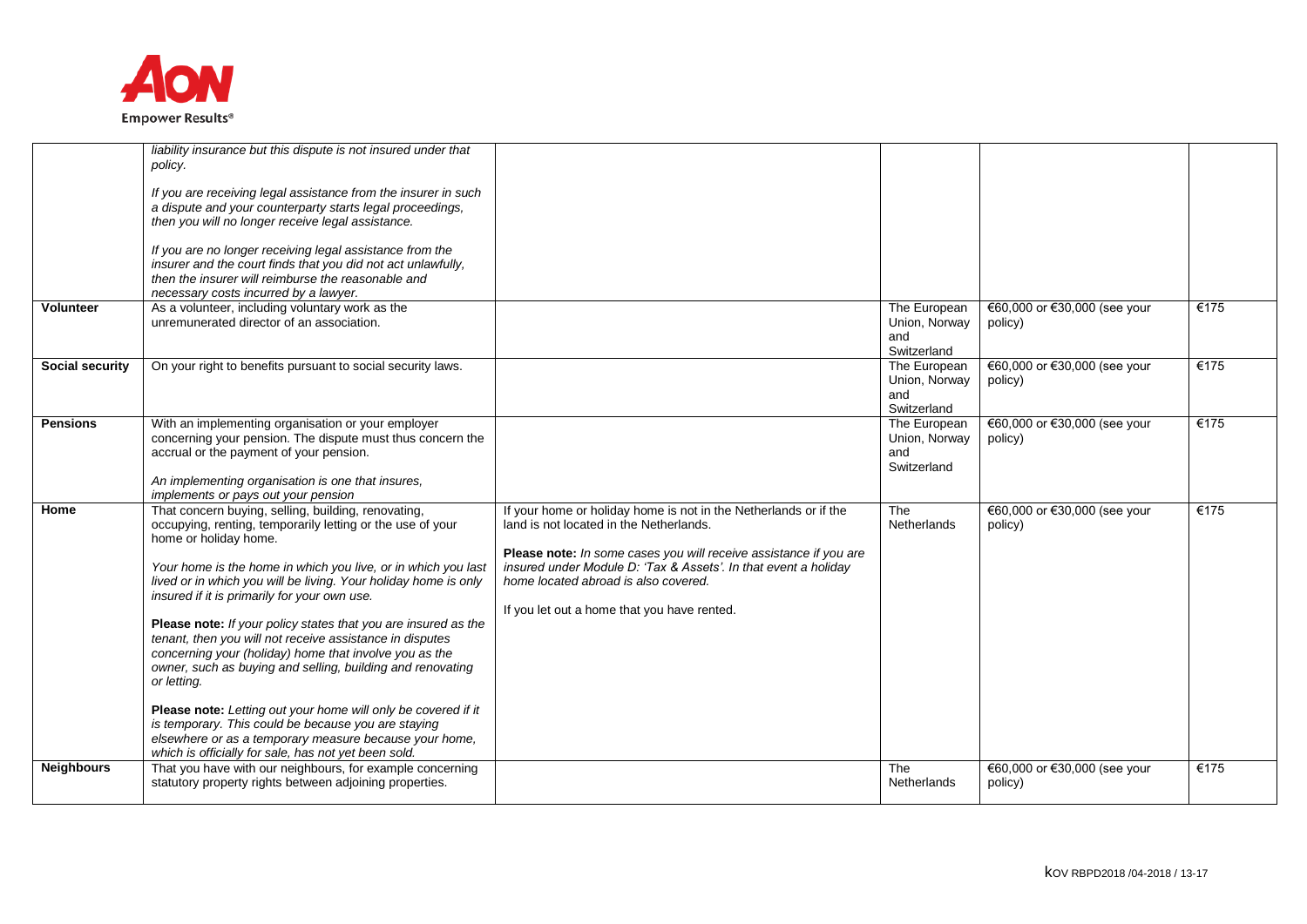

| The authorities                     | Statutory property rights between adjoining properties<br>include those rules that the owners and users of immovable<br>properties that adjoin each other must abide by.<br>With the local or national authorities in the Netherlands.                                                                                                                                                                                                                                                                                                                                                                             | For tax disputes<br>Please note: In some cases you will receive assistance if you are<br>insured under Module D: 'Tax & Assets'.                                                                                                                                                     | The<br><b>Netherlands</b> | €60,000 or €30,000 (see your<br>policy) | €175 |
|-------------------------------------|--------------------------------------------------------------------------------------------------------------------------------------------------------------------------------------------------------------------------------------------------------------------------------------------------------------------------------------------------------------------------------------------------------------------------------------------------------------------------------------------------------------------------------------------------------------------------------------------------------------------|--------------------------------------------------------------------------------------------------------------------------------------------------------------------------------------------------------------------------------------------------------------------------------------|---------------------------|-----------------------------------------|------|
| Law of persons<br>and<br>parenthood | That concern your personal status and the relationship<br>between you and your children (or adopted, step and foster<br>children). This could include disputes concerning:<br>• your name;<br>• children being recognised;<br>• the payment of alimony for your children should your ex-<br>partner wish to amend or cease paying it;<br>• placing under guardianship and administration.<br><b>Please note:</b> Should you wish to amend or cease the<br>alimony that you pay or receive, you will only receive legal<br>assistance if you are insured under module B: 'Consumer &<br>Home' for at least 3 years. | In disputes concerning or that are the direct result of:<br>• a divorce:<br>• the termination of a partnership or other form of cohabitation,<br>whether or not it is registered as such;<br>• the payment of alimony to your ex-partner or that your ex-partner<br>must pay to you. | The<br><b>Netherlands</b> | €60,000 or €30,000 (see your<br>policy) | €175 |
| <b>Inheritance</b><br>laws          | Concerning an inheritance.<br><b>Please note:</b> You will only receive legal assistance if the<br>person whose estate is at issue died while this insurance<br>was in effect.                                                                                                                                                                                                                                                                                                                                                                                                                                     |                                                                                                                                                                                                                                                                                      | The<br><b>Netherlands</b> | €60,000 or €30,000 (see your<br>policy) | €175 |

#### **Module C: Work**

You are only insured for this module if it is stated on your policy.

The terms and conditions of module A: Traffic & Assets and B: Consumer & Home are likewise applicable.

| <b>Concerns</b> | You will receive legal assistance in disputes                    | You will not receive legal assistance                                | Where does    | <b>Maximum costs (excluding VAT)</b> | <b>Minimum</b> |
|-----------------|------------------------------------------------------------------|----------------------------------------------------------------------|---------------|--------------------------------------|----------------|
|                 |                                                                  |                                                                      | your          |                                      | interest       |
|                 |                                                                  |                                                                      | insurance     |                                      |                |
|                 |                                                                  |                                                                      | apply?        |                                      |                |
| Employment and  | That concern your work as a salaried                             | If you work on a professional basis as a director under the articles | The European  | €60,000 or €30,000 (see your         | €175           |
| civil servant   | employee or civil servant.                                       | of association or another director of a legal entity with commercial | Union, Norway | policy)                              |                |
|                 |                                                                  | objectives                                                           | and           |                                      |                |
|                 |                                                                  |                                                                      | Switzerland   |                                      |                |
| Disciplinary    | That arise if, in performing your job, you receive a complaint   | For complains that are dealt with by means of an internal            | Global        | Europe and those non-European        | €175           |
| proceedings and | on your actions as a salaried employee or civil servant and:     | complaints procedure.                                                |               | countries bordering on the           |                |
| complaints on   | • for which you are subject to disciplinary proceedings. In      |                                                                      |               | Mediterranean: €60,000 or            |                |
| how you perform | that event you will receive legal assistance in the disciplinary |                                                                      |               | $\epsilon$ 30,000 (see your policy)  |                |
| your job.       | proceedings;                                                     |                                                                      |               |                                      |                |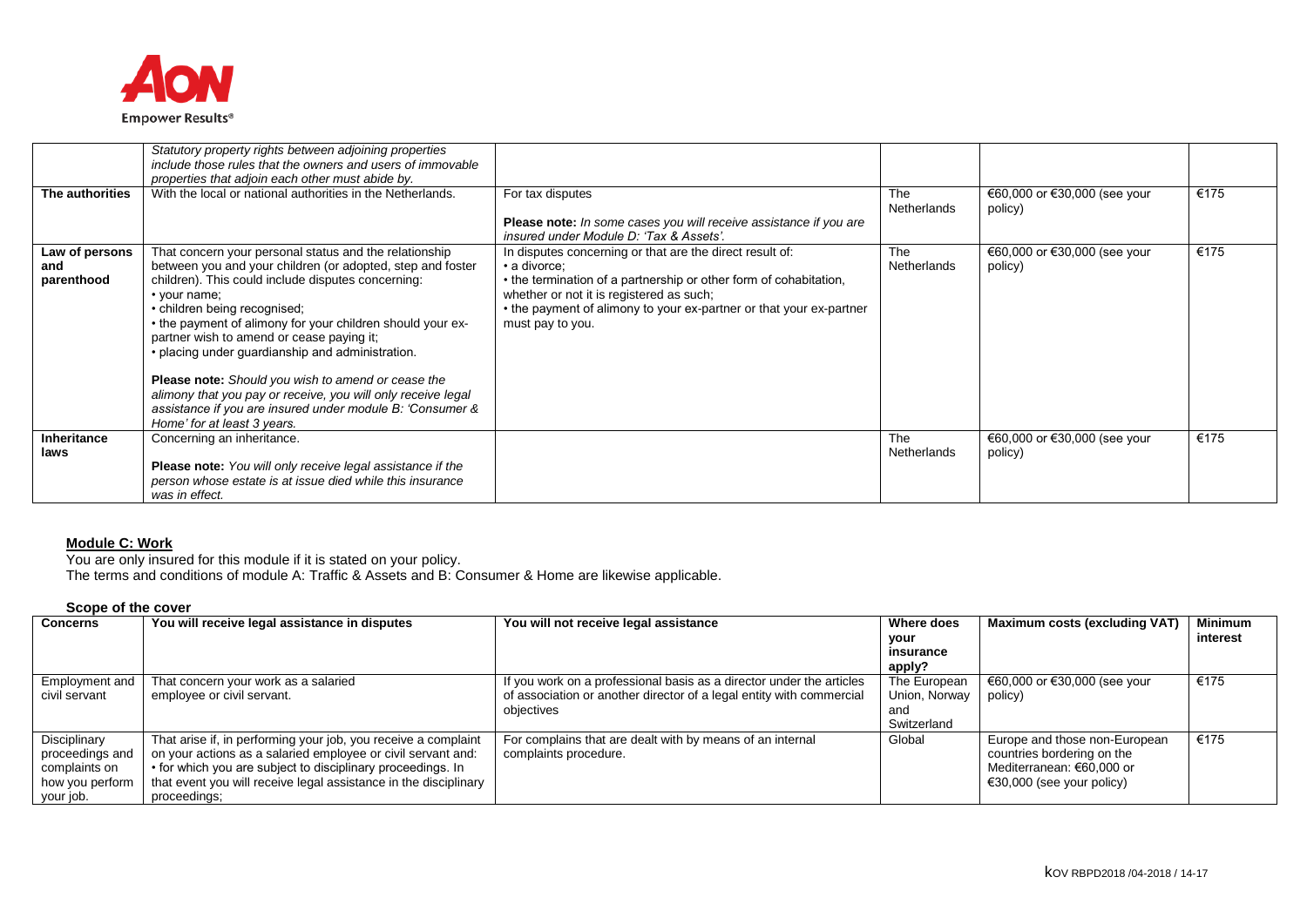

| • that are dealt with by and independent disputes or other |  | Rest of the world: $€10,000$ |  |
|------------------------------------------------------------|--|------------------------------|--|
| committee                                                  |  |                              |  |
| or a body that is tasked with handling medical or          |  |                              |  |
| paramedical complaints.                                    |  |                              |  |

# **Module D: Tax & Assets**

You are only insured for this module if it is stated on your policy.

The terms and conditions of module A: Traffic & Holiday and B: Consumer & Home are likewise applicable. Module C: Work is only applicable if it is stated on your policy.

| <b>Concerns</b>                                | You will receive legal assistance in disputes.                                                                                                                                                                                                                                                                                                                                                                                                                                                                                                                               | You will not receive legal assistance                                                                                                                                                                                                                                                                                                                                                               | <b>Where does</b><br><b>your</b><br>insurance<br>apply | <b>Maximum costs (excluding VAT)</b>    | <b>Minimum</b><br>interest |
|------------------------------------------------|------------------------------------------------------------------------------------------------------------------------------------------------------------------------------------------------------------------------------------------------------------------------------------------------------------------------------------------------------------------------------------------------------------------------------------------------------------------------------------------------------------------------------------------------------------------------------|-----------------------------------------------------------------------------------------------------------------------------------------------------------------------------------------------------------------------------------------------------------------------------------------------------------------------------------------------------------------------------------------------------|--------------------------------------------------------|-----------------------------------------|----------------------------|
| Your holiday<br>home abroad                    | Concerning your holiday home abroad.<br>Please note: You will only receive legal assistance if the<br>holiday home is for your personal use.                                                                                                                                                                                                                                                                                                                                                                                                                                 |                                                                                                                                                                                                                                                                                                                                                                                                     | The European<br>Union,<br>Norway and<br>Switzerland    | €60,000 or €30,000 (see your<br>policy) | €175                       |
| Asset<br>management                            | Concerning asset management.<br>Asset management involves purchasing, selling or managing<br>shares (and derivative products, such as stock options),<br>bonds, savings deposits, certificates or mortgage bonds.                                                                                                                                                                                                                                                                                                                                                            | If the institution or person with whom you are in dispute is not<br>licensed by the Netherlands Authority for Financial Markets (AFM)                                                                                                                                                                                                                                                               | The<br><b>Netherlands</b>                              | €60,000 or €30,000 (see your<br>policy) | €175                       |
| The Dutch Tax<br>and Customs<br>Administration | Concerning decisions made by the Dutch Tax and Customs<br>Administration on a tax or levy that concerns you.<br><b>Please note:</b> This decision must have been made by the<br>Tax and Customs Administration during the period in which<br>this insurance was in effect. You will only receive legal<br>assistance if the dispute can be submitted to the Dutch<br>courts. Dutch law must be applicable. The insurer can<br>immediately engage an external expert with respect to the<br>legal assistance.                                                                 | When a tax return or notice of objection is submitted to the Tax<br>and Customs Administration.                                                                                                                                                                                                                                                                                                     | The<br><b>Netherlands</b>                              | €60,000 or €30,000 (see your<br>policy) | €175                       |
| <b>Divorce</b><br>mediation                    | You can obtain legal assistance from a mediator in the event<br>of your marriage or registered partnership being dissolved.<br>A mediator will consult with you and your partner, where you<br>examine whether you and your partner can apply to the<br>courts for a divorce.<br>If you and your partner wish to jointly apply to the courts for<br>a divorce after the mediation, you will also be provided with<br>legal assistance from a lawyer.<br><b>Please note:</b> You will not receive assistance other than this<br>mediation for a dispute concerning a divorce. | In a dispute concerning the payment of alimony to your ex-partner<br>or that your ex-partner must pay to you.<br>If your marriage or registered partnership has lasted less than<br>three years.<br>If you have only been insured under module D: 'Tax & Assets' for<br>less than three years.<br>If the insurer has paid for divorce mediation previously for the<br>same marriage or partnership. | The<br><b>Netherlands</b>                              | €2,500                                  | €175                       |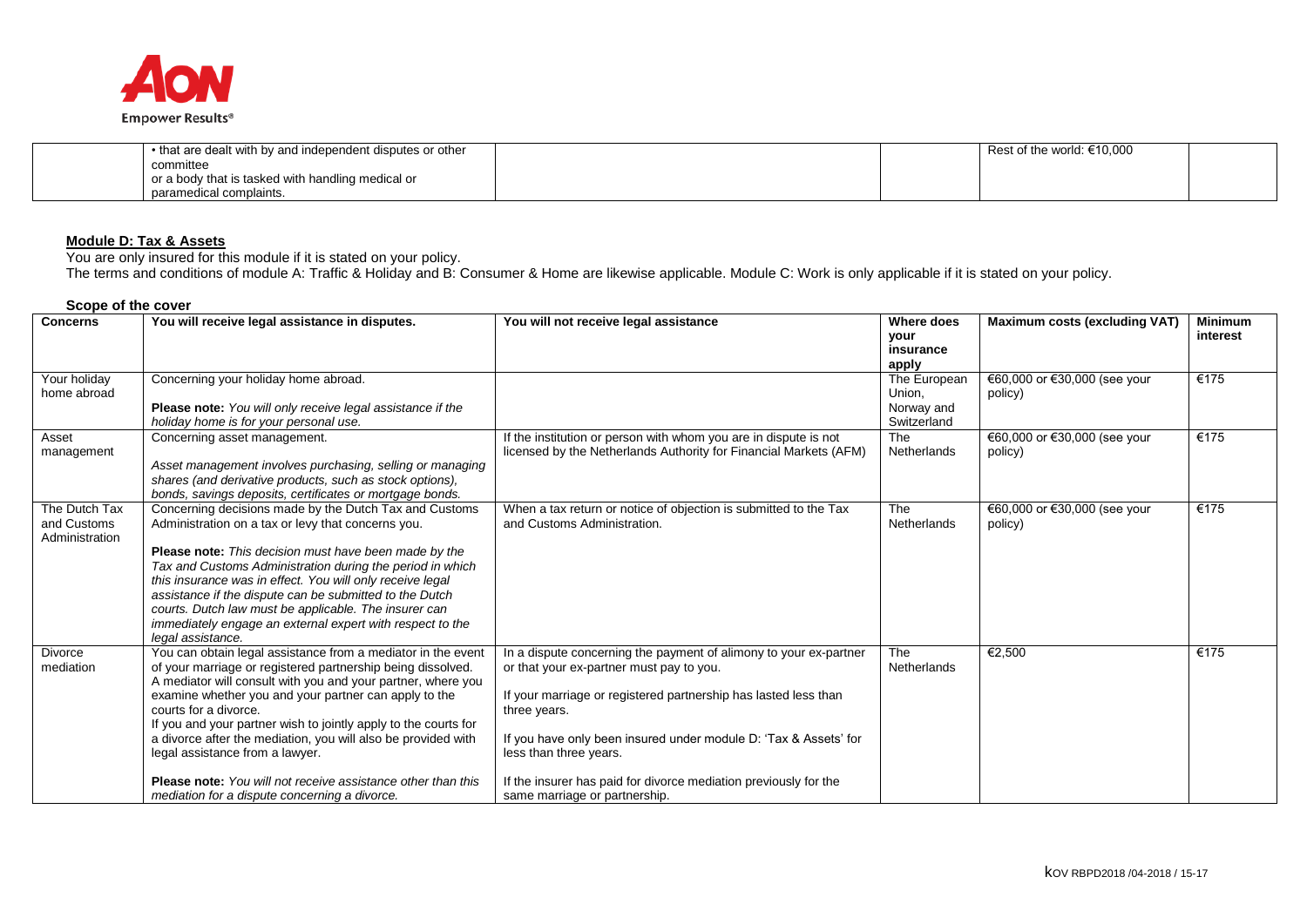

| If you request divorce mediation from the insurer, you must<br>include a copy of the marriage certificate or an extract from<br>the register of births, deaths and marriages.                                                                                                                                                    |  |  |
|----------------------------------------------------------------------------------------------------------------------------------------------------------------------------------------------------------------------------------------------------------------------------------------------------------------------------------|--|--|
| If the insurer believes that all the conditions have been met,<br>the insurer shall engage a mediator to provide/perform the<br>mediation. This mediator must be registered with the Dutch<br>Federation of Mediators (Mediatorsfederatie Nederland -<br>MfN). The insurer can provide a list of mediators upon your<br>request. |  |  |
| <b>Please note:</b> You may choose the mediator but you may not<br>engage him or her yourself, and the insurer will engage the<br>mediator on your behalf.                                                                                                                                                                       |  |  |